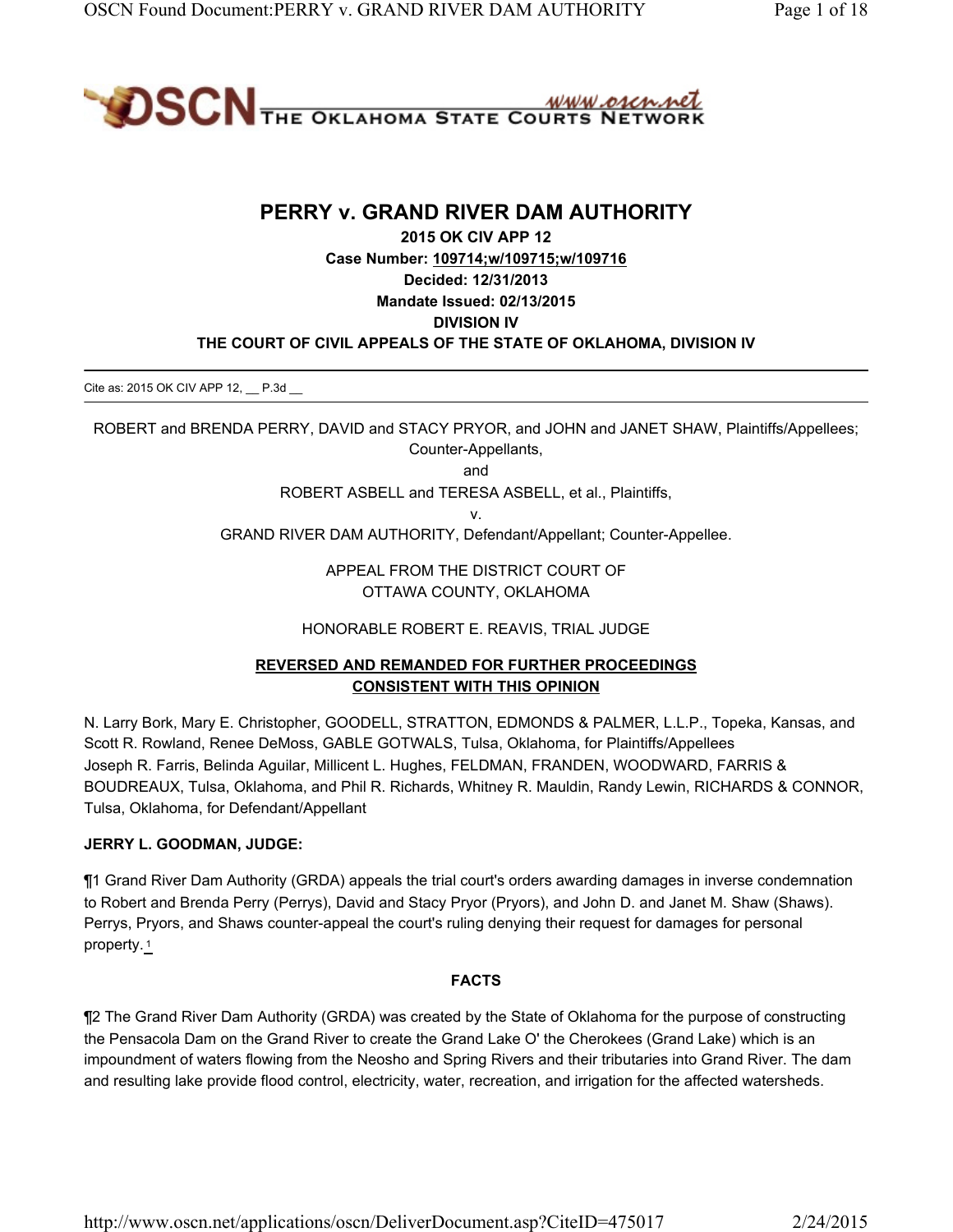GRDA is regulated by the Federal Energy Regulatory Commission (FERC) and from its inception has possessed the power of eminent domain. Pursuant to this power, GRDA obtained flowage easements on real property to an elevation of 760 feet NGVD, an elevation related to sea level. <sup>2</sup>

¶3 Perrys, Pryors, and Shaws (collectively "Landowners") own real property above 760 feet NGVD on Grand Lake. In October 1986 (1986 flood), Shaws' property sustained flooding.<sup>3</sup> Subsequently, Perrys, Pryors, and Shaws' properties flooded in September 1993 (1993 flood), April 1994 (1994 flood), and June 1995 (1995 flood). On October 5, 2001, Perrys, Pryors, and Shaws, as well as a number of other landowners, filed suit against GRDA for inverse condemnation.<sup>4</sup> GRDA denied any taking had occurred.

¶4 GRDA subsequently filed a motion for summary judgment, asserting Landowners' claims for damage to real and personal property were time-barred by 12 O.S.2011, § 95. Landowners disagreed, asserting issues of limitations, damages and causation had been resolved in *Dalrymple, et al. v. Grand River Dam Authority*, CJ-94-444 (*Dalrymple*), wherein 100 landowners filed suit against GRDA for injury to their property resulting from flooding from the Pensacola Dam. Therein, the trial court adopted the findings of the court appointed referee, hydrologist Dr. Forrest Holly, Jr., who determined, *inter alia*, that "the existence and operation of Pensacola Dam caused a quantifiable increase in the magnitude and duration of flooding above 760 feet NGVD. ." (Holly Report.) In the present case, the trial court adopted the Holly Report, finding the same recurring floods at issue in *Dalrymple* are at issue in the present case.

¶5 On May 14, 2010, the trial court granted GRDA partial summary judgment, finding Landowners' personal property claims were time-barred by 12 O.S.2011, § 95(A)(3). Subsequently, by order filed on June 28, 2011, the court made separate findings of fact as to each Landowner's inverse condemnation claim.

With respect to the Perrys, the court found:

The property was subject to flooding in 1993, 1994, and 1995. All of the flooding above 760 feet NGVD was caused by the existence and operation of the GRDA Dam. After each flood, Perrys cleaned and restored their residence. Perrys sold the property in 2001.

GRDA interfered with the use and enjoyment of the property and thereby took a flowage easement upon all of the Perrys' property to an elevation of 771 feet NGVD. The court established the date of taking as April 7, 1994, finding the 1994 flood reached the highest elevation. The court awarded just compensation of \$32,990.00 for diminution in value, restoration costs as to all floods, and for the flowage easement taken.

With respect to the Pryors, the court found: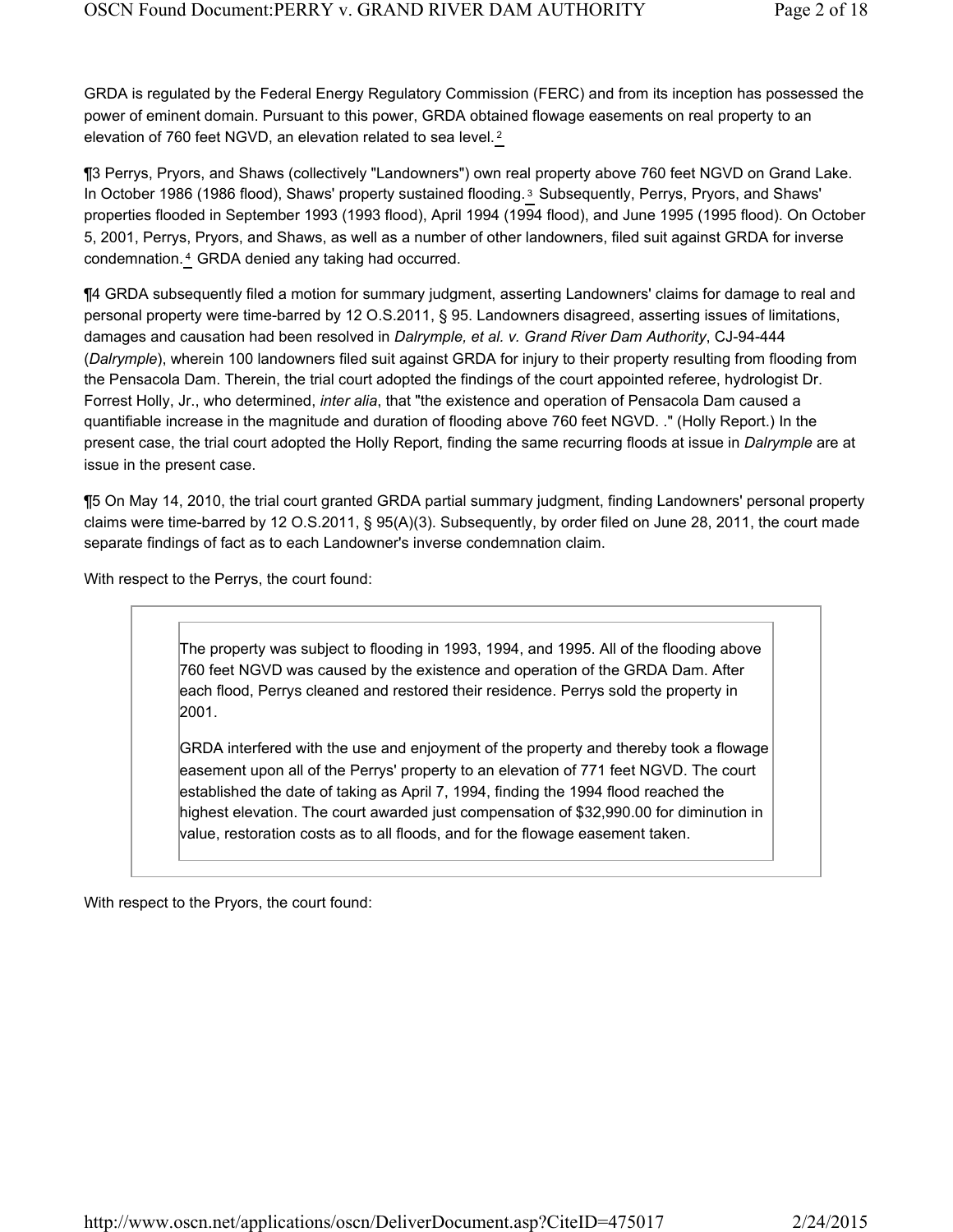The property was subject to flooding in 1993, 1994, and 1995. All of the flooding was caused by the existence and operation of the GRDA Dam. On each occasion, Pryors cleaned and restored their property.

The property also flooded in 1986 to a depth of five feet. The court accepted the Mussetter Report, which attributed three and one-half feet of that flood to natural causes and the balance to the GRDA Dam operation.<sup>5</sup> However, Pryors did not acquire the property until 1989. Pryors sold the property in 2005.

A temporary taking from 1993 to 1995 and awarded just compensation of \$60,850.00 for restoration costs and diminution in value of the property.

For the Shaws, the trial court found:

The property was subject to flooding in 1993, 1994, and 1995, and the flooding was caused by the existence and operation of the GRDA Dam. The property was also flooded in 1986 to a depth of four feet. The court accepted the Mussetter Report, which found 50% of the flooding was due to natural causes and 50% to the GRDA Dam operation.

Shaws' restored their property after each flood. However, after the 1995 flood, the Shaws abandoned the property, retaining title to the property.

A fee title was taken on June 2, 1995, and awarded just compensation of \$114,850.00 for restoration costs and diminution in value of the property.

¶6 GRDA appeals the judgments awarding Landowners damages of just compensation. Landowners counter-appeal the court's ruling that their personal property claims were barred by the two-year statute of limitations under 12 O.S.2011, § 95(3).

### **STANDARD OF REVIEW**

¶7 In inverse condemnation cases, whether there is a taking and the amount of damages are questions of fact for the trier of fact. Therefore, the judgment of taking and amount of damages will be affirmed if supported by any competent evidence. *Material Serv. Corp. v. Rogers Cty. Bd. of Comm'rs*, 2012 OK CIV APP 17, ¶ 5, 273 P.3d 880, 883.

### **ANALYSIS AND REVIEW**

# **A. Condemnation**

¶8 Condemnation, also known as eminent domain, is the power to take private property for the public good. *Williams v. State ex rel. Dept. of Transp*., 2000 OK CIV APP 19, ¶ 13, 998 P.2d 1245, 1248 (citing *Harn v. State ex rel. Williamson*, 1939 OK 40, 87 P.2d 127). The right of condemnation is a fundamental attribute of the sovereign state. *City of Tahlequah v. Lake Region Elec., Co-op., Inc*., 2002 OK 2, ¶ 7, 47 P.3d 467, 471. Eminent domain generally refers to legal proceedings in which the state or other authorized entity asserts its authority to condemn property for

http://www.oscn.net/applications/oscn/DeliverDocument.asp?CiteID=475017 2/24/2015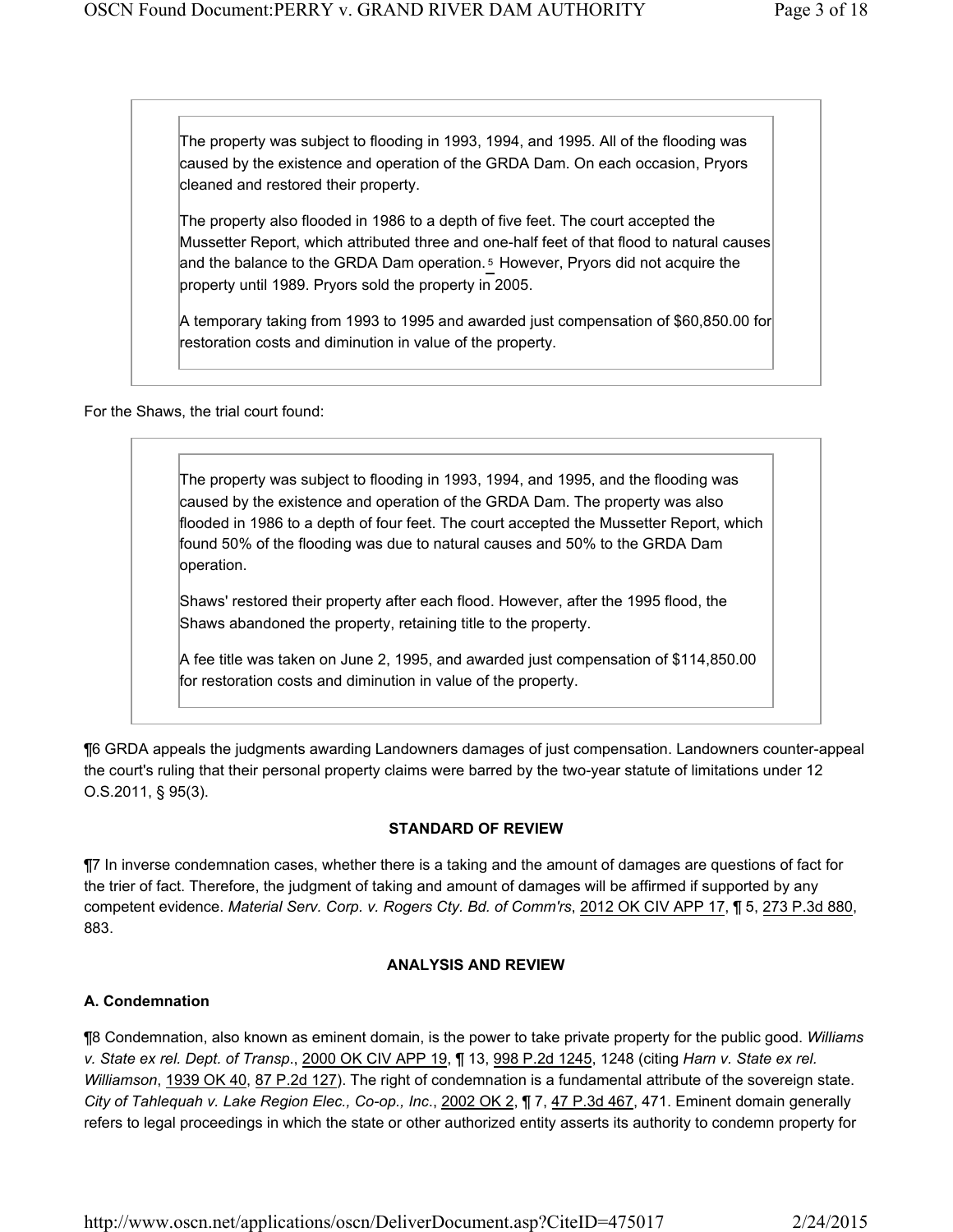public use. *Williams*, 2000 OK CIV APP 19, at ¶ 15, 998 P.2d at 1249. Conversely, "[i]nverse condemnation is an action brought by a property owner seeking just compensation for land taken for a public use, against a government or private entity having the power of eminent domain. It is a remedy peculiar to the property owner and is exercisable by him where the taker of the property does not bring eminent domain proceedings." *Drabek v. City of Norman*, 1996 OK 126, ¶ 4, 946 P.2d 658, 659 (citing *Black's Law Dictionary* 825 (6th Ed.1990))*.* 

¶9 In the present case, Landowners filed an inverse condemnation proceeding against GRDA asserting a series of floods resulted in a taking of their private properties without just compensation in violation of Oklahoma Constitution, Article II, § 24. Article II, § 24 provides, in relevant part:

> Private property shall not be taken or damaged for public use without just compensation. Just compensation shall mean the value of the property taken, and in addition, any injury to any part of the property not taken....

Landowners contend the trial court's finding of a taking and the determination of the date of taking should not be disturbed on appeal as there is competent evidence to support the court's findings.

¶10 GRDA disagrees, contending originally on appeal that: 1) the intermittent flowage of water for temporary periods of time on Landowners' properties cannot be considered a taking,  $6$  and 2) the undisputed facts show the Shaws and Pryors' properties were flooded and taken by naturally-occurring floods, not flooding resulting from the operation of the Dam.<sup>7</sup> At oral arguments held on July 10, 2013, however, GRDA conceded a taking of Landowners' properties for purposes of inverse condemnation had occurred. <sup>8</sup> GRDA asserted that for the Shaws and Pryors, a taking occurred in 1986, and for the Perrys, a taking occurred in 1993. 9

¶11 Article II, Section 24 of the Oklahoma Constitution does not define what actions constitute a taking. Case law has found a taking where land is physically taken and occupied, where government action substantially interferes with the use and enjoyment of property, or where government overtly exercises dominion and control over property. *Material Serv. Corp.*, 2012 OK CIV APP 17, at ¶ 5, 273 P.3d at 883. "The ultimate question is whether there is a sufficient interference with the landowner's use and enjoyment to constitute a taking by a sovereign." *Henthorn v. Oklahoma City,* 1969 OK 76, ¶ 10, 453 P.2d 1013, 1015. The sufficiency of interference is equated to "substantial" interference. *State ex rel. Dept. of Transp. v. Hoebel*, 1979 OK 63, ¶¶ 9-10, 594 P.2d 1213, 1215. Moreover, the trier of fact decides the question of substantial interference. *Henthorn,* 1969 OK 76, at ¶ 15, 453 P.2d at 1016; *Mattoon v. City of Norman*, 1980 OK 137, ¶ 11, 617 P.2d 1347, 1349. Conversely, "[a]cts done in the proper exercise of the police power which merely impair the use (or value) of property do not constitute a 'taking.'" *April v. City of Broken Arrow***,** 1989 OK 70, ¶ 14, 775 P.2d 1347, 1351.

¶12 With respect to flooding, the Oklahoma Supreme Court has held that continual flooding caused by the construction of a public highway, if serious enough to constitute substantial interference with the use and enjoyment of the property, may constitute a taking. *Hoebel*, 1979 OK 63, at ¶ 10, 594 P.2d at 1215. The majority rule is that flooding may constitute a taking if the flooding is severe enough so as to effectively destroy or impair the land's usefulness. *Id*. at ¶ 8, 594 P.2d 1215 (citing 2 Nichols on *Eminent Domain*, § 6.23(3), and 26 Am.Jur.2d, *Eminent Domain*, § 65). See also *Henthorn*, 1969 OK 76, 453 P.2d 1013 (Syl. 2)(holding frequent aircraft flights over a landowner's property may constitute a taking). "Ordinarily, the question of whether a continuing interference is substantial enough to constitute a 'taking' under Section 24, Art. 2, Constitution, is one for the jury." *Id.*

¶13 The U.S. Supreme Court recently reiterated requirements for determining whether there has been a taking under the Fifth Amendment to the U.S. Constitution in *Arkansas Game and Fish Comm'n. v. U.S*., \_\_ U.S. \_\_, 133 S.Ct. 511 (2012). The Court noted "[t]he Takings Clause is 'designed to bar Government from forcing some people alone to bear public burdens which, in all fairness and justice, should be borne by the public as a whole.'" *Id*. at 518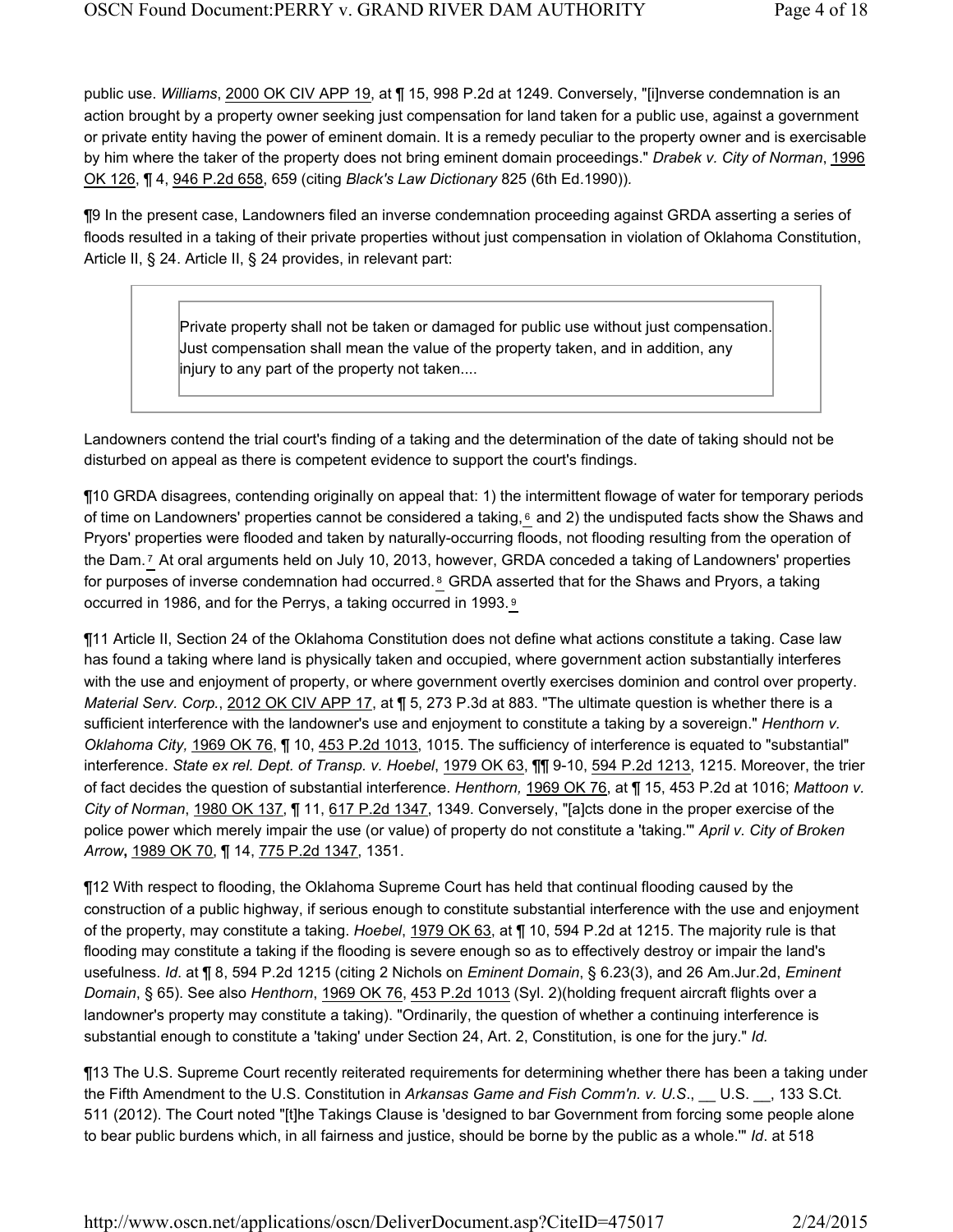(quoting *Armstrong v. United States*, 364 U.S. 40 (1960)). In addition, "[w]hen the government physically takes possession of an interest in property for some public purpose, it has a categorical duty to compensate the former owner." *Id*. (quoting *Tahoe-Sierra Preserv. Council, Inc. v. Tahoe Reg. Planning Agency*, 535 U.S. 302 (2002)).

¶14 The issue in *Arkansas Game and Fish* was "whether government actions that cause repeated floodings must be permanent or inevitably recurring to constitute a taking of property." *Id*. at 518. The Court concluded that government -induced "recurrent floodings, even if of a finite duration, are not categorically exempt from Takings Clause liability." *Id.* at 515. The temporary nature of the flooding did not automatically exclude it from being a compensable event under the Takings Clause. While time or duration was the relevant factor in determining the existence of a compensable taking, the Court held "[a]lso relevant to the takings inquiry is the degree to which the invasion is intended or is the foreseeable result of authorized government action." *Id*. at 522. Thus, the duration of a physical invasion is not determinative of whether or not the government may be held liable for a taking. Regardless of whether the invasion is temporary or permanent, takings liability under the Takings Clause can attach to any federal government action that constitutes a substantial interference with the use and enjoyment of the property. Although not controlling, we find *Arkansas Game and Fish* persuasive. <sup>10</sup>

¶15 The majority rule in this country is that flooding may constitute a taking if the flooding is severe enough so as to effectively destroy or impair the land's usefulness. See *Hoebel*, 1979 OK 63, ¶ 8, 594 P.2d at 1215. In the present case, Landowners' properties were subject to a series of recurring floods in varying degrees in 1986, 1993, 1994, and/or 1995. The trial court found the floods were caused by the existence and operation of the Pensacola Dam and that the floods constituted a sufficient interference with Landowners' use and enjoyment of their properties to constitute a taking. Based on our review of the record, we find competent evidence from which the trial court, as the trier of fact, could conclude that a taking of Landowners' properties has occurred.

#### **1. Date of Taking and Interest Taken**

¶16 The date of taking establishes not only the date of transfer, but also the date on which just compensation is to be determined. The date of taking in a condemnation case is the date when the condemnor pays the amount of the commissioners' award into court. *State ex rel. Dept. of Transp. v. Post*, 2005 OK 69, ¶ 9, 125 P.3d 1183, 1186-87. Unless a party makes a timely request for a jury trial, the commissioners' report establishes compensation. Conversely, in an inverse condemnation proceeding, the commissioners' report serves no purpose and just compensation, along with whether and the date a taking has occurred, are questions of fact for the trier of fact. *Id.* at ¶ 7, at 1186. <sup>11</sup>

¶17 At oral arguments, GRDA asserted the Shaws and Pryors' date of taking was the 1986 flood and the Perrys' date of taking was the 1993 flood. <sup>12</sup> GRDA maintains the taking occurred upon the first substantial governmental interference with the properties and that any subsequent damage to the properties simply constitutes further evidence that the governmental interference was indeed substantial. GRDA contends there is only a single, permanent taking for each Landowner because the need for the properties has not ceased as flooding will inevitably recur again, citing *Perkins Whistlestop, Inc. v. State ex rel. Dept. of Transp.*, 1998 OK CIV APP 7, ¶ 7, fn. 4, 954 P.2d 1251, 1254, (stating there is only one taking). Thus, GRDA maintains: 1) any damages before the date of taking are time-barred; 2) any damages after the date of taking are barred because the property had previously been taken; and 3) the only damages that may be properly awarded are those for the value of the property interest taken.

¶18 Landowners disagree, asserting their properties were subject to a series of recurring flooding and that the trial court correctly determined the dates and interests taken.

¶19 In the present case, the court determined the dates and interests taken as follows: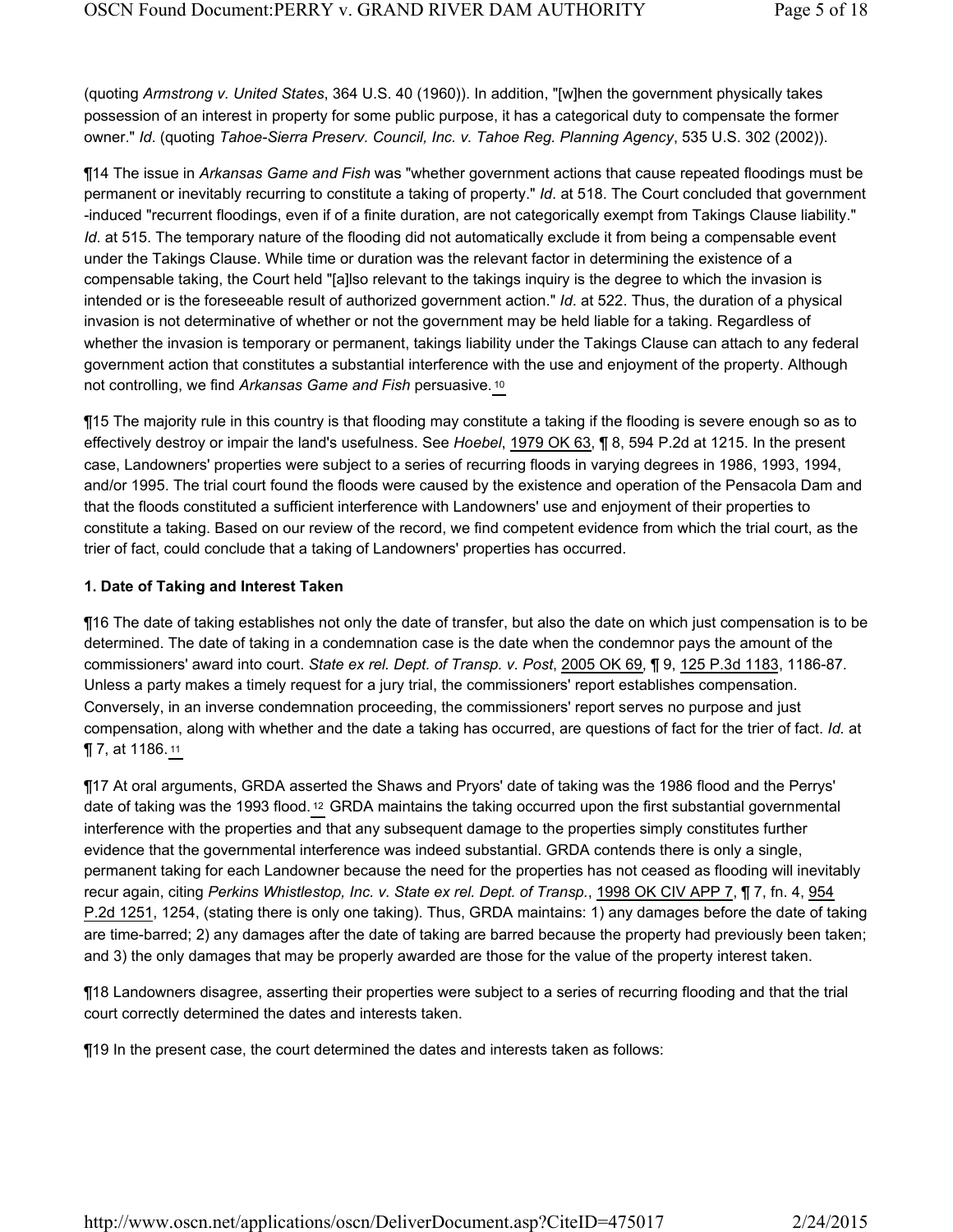Perrys: April 7, 1994: the beginning date of the flood in the series of floods which reached the highest elevation on their property; a flowage easement

Pryors: a temporary taking from September 1993 through June 1995

Shaws: June 2, 1995: the beginning date of the last flood in the series of floods; a fee title

¶20 In an inverse condemnation proceeding involving a series of floods, *i.e.*, *intermittent and inevitably recurring flooding*, as in the present case, we conclude the date of taking is not the date the first flood substantially interferes with the landowner's use and enjoyment of the property. Rather, the date of taking is that date when it becomes clearly apparent that the series of flooding is caused by the government or governmental entity having the right of eminent domain, is of a permanent nature *i.e.*, although intermittent and temporary in duration, is inevitably recurring, and substantially or sufficiently interferes with the landowner's use and enjoyment of the property.<sup>13</sup> See *Henthorn*, 1969 OK 76, at ¶ 10, 453 P.2d at 1015. The determination of these questions by the trier of fact will not be disturbed on appeal if supported by competent evidence.

¶21 With respect to the interest taken, GRDA initially asserted the proper remedy was a flowage easement. A flowage easement is the right to overflow the land of another in the accumulation and maintenance of an artificial body of water. 78 Am. Jur. 2d Waters § 261 (2011). In its supplement briefing after oral argument, however, GRDA asserted granting a flowage easement may be unrealistic and that the transfer of a fee simple interest may be the only rational remedy in this case.

¶22 The determination of the appropriate interest taken is a question of fact for the trier of fact. If Landowners are capable of making valuable uses of their property despite the recurring flooding, a flowage easement may be the appropriate interest taken. However, if the trier of fact determines a Landowner's property is no longer useful for any purpose, GRDA's actions may constitute a complete taking. This is a question of fact for the trier of fact.

¶23 Accordingly, we reverse and remand to the trial court for a redetermination of the dates of taking and interests taken, either a flowage easement or fee simple interest, in accordance with this opinion. The determination of these issues is a prerequisite to the determination of an award of just compensation. However, the Court notes that pursuant to Art. II, § 24 of the Oklahoma Constitution, Landowners are entitled to recover just compensation for all property taken or damaged for public use whether the damages are direct or consequential. "[T]he required payment for 'just compensation' is not limited to property 'taken,' but extends also to property 'damaged.'" *Williams*, 2000 OK CIV APP 19, at ¶ 14, 998 P.2d at 1249. "The essential consideration in determining compensation for a taking of a property interest is to put the property owner in as good a position as it would be if no taking had occurred." *Material Serv. Corp.*, 2012 OK CIV APP 17, at ¶ 13, 273 P.3d at 887. <sup>14</sup>

# **B. Statute of Limitations**

¶24 Landowners counter-appeal, asserting the trial court erroneously applied the two-year statute of limitations in 12 O.S.2011, § 95(A)(3) to their personal property losses. Landowners contend the fifteen-year inverse condemnation limitation period applies to all property taken, asserting personal property taken by flooding is an element of the total value of a landowner's award of just compensation. Landowners maintain that subjecting real and personal property to differing statute of limitations is arbitrary and inconsistent with the underlying policy of Article II, § 24 of the Oklahoma Constitution and fails to make the landowner "whole" and, in reality, collapses the entire action to a two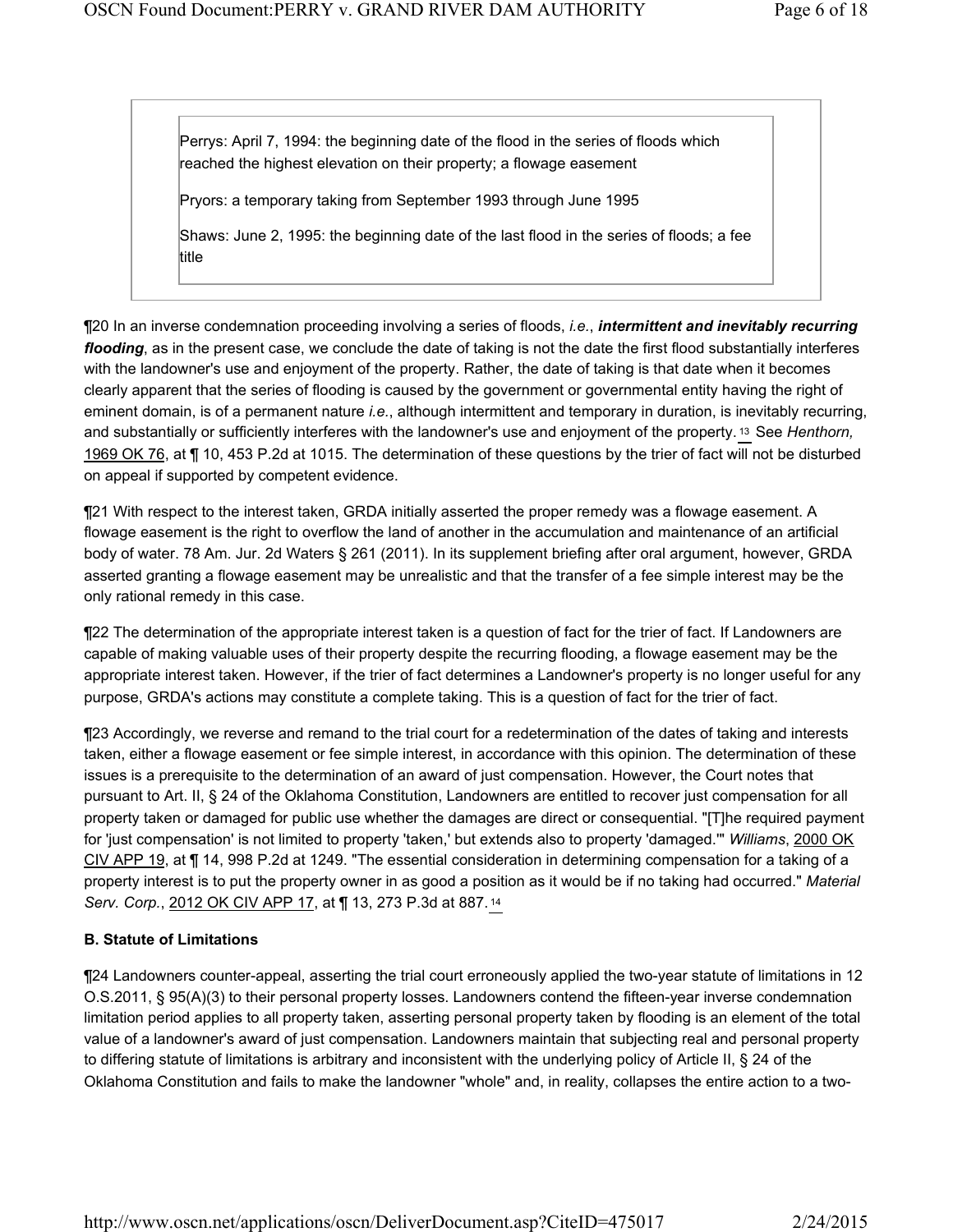year statute of limitation whenever personal property is taken. Finally, Landowners assert that rules of statutory construction require rejection of the two-year provision, noting § 95 sets forth the limitations periods to bring "[c]ivil actions other than for the recovery of real property" and generally pertains to a list of tort actions.

¶25 GRDA disagrees, asserting Oklahoma statutes clearly provide that a fifteen-year limitations period applies to "an action for the recovery of real property . " and a two-year limitation period for damages to personal property, citing 12 O.S.2011, § 95(3). GRDA asserts that personal property is not "taken," *i.e.*, the government does not take title to the property as it does with real property, but is merely damaged or injured, citing *State ex rel Dept. of Transp. v. Little*, 2004 OK 74, ¶ 19, 100 P.3d 707, 717 ("A condemnee is entitled to compensation for 'damages to personal property incident and necessarily caused by the exercise of the power of eminent domain in taking land.'") Thus, GRDA contends the statute of limitations for personal property is properly two years.

¶26 Article 2, § 24 of the Oklahoma Constitution does not contain a limitations period, nor does it distinguish between real and personal property, but extends just compensation to all private property taken or damaged. <sup>15</sup> In *Drabek v. City of Norman,* 1996 OK 126, at ¶ 4, 946 P.2d at 660, the Oklahoma Supreme Court noted that "[n]either statute nor constitution establishes a limitation period for bringing a suit in inverse condemnation. Case law has determined limitations periods based on whether there has been a taking." The Court subsequently held the fifteenyear prescriptive period was appropriate where there was a taking of real property without just compensation. *Id.*, 1996 OK 126, at ¶ 5 & 16, 946 P.2d at 660 & 61-62 ("Early case law established the fifteen-year period governing adverse possession to be the appropriate limitation period in an inverse condemnation proceeding where there was a taking of plaintiff's property for public use without compensation.") The applicable limitation period for personal property in an inverse condemnation action has not been addressed in Oklahoma.

¶27 Condemnation proceedings, including inverse condemnation, do not involve a tort and are not, strictly speaking, civil actions or suits. Inverse condemnation is a special statutory proceeding for the purpose of ascertaining just compensation. *Drabek*, 1996 OK 126, at ¶ 8, 946 P.2d at 660; *Oklahoma City v. Wells,* 1939 OK 62, 91 P.2d 1077. In an inverse condemnation proceeding, the claim for "just compensation" includes all taken or damaged property, whether real and personal. The proceeding is designed to determine in a single action all compensation for property taken from private persons for public use.

¶28 If the Court applies the two-year limitation period as GRDA asserts, widely divergent limitations' periods to recover just compensation for the same governmental action in the same inverse condemnation proceeding would be applicable. "The underlying purpose of statutes of limitations is to prevent the unexpected effort at enforcement of stale claims concerning which persons interested have been thrown off their guard by want of prosecution for a long time." *Wing v. Lorton*, 2011 OK 42, ¶ 11, 261 P.3d 1122, 1125 (citing *Seitz v. Jones,* 1961 OK 283, ¶ 11, 370 P.2d 300, 302). It is designed to end stale claims and compel parties to diligently pursue their claim before relevant facts are obscured through the passage of time. *Id*.

¶29 In the present case, a party could be deprived of a component of just compensation, *i.e.*, personal property damages, through application of multiple statutes of limitations even though recovery of just compensation for real property and associated damages remains viable. Article II, § 24 of the Oklahoma Constitution provides that "Private property shall not be taken or damaged for public use without just compensation. . " "The term 'property' as used in our Constitution regarding the taking of private property for public use for which just compensation must be paid includes not only real estate held in fee, but also easements, personal property and every valuable interest which can be enjoyed and recognized as property." *Little*, 2004 OK 74, at ¶ 22, 100 P.3d at 718.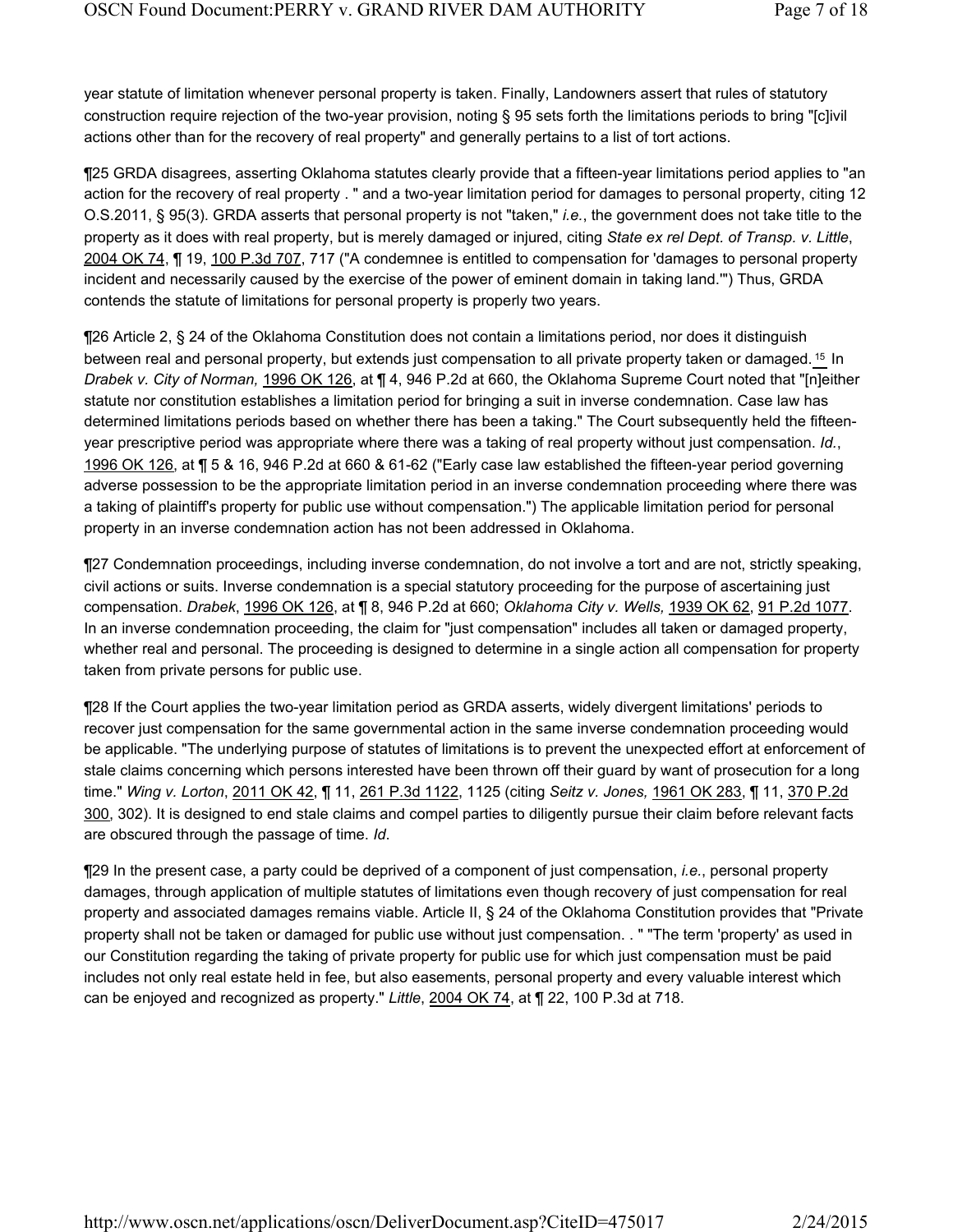This court should never be unmindful that a landowner is entitled to be compensated fully when the latter's property is taken by the government in the exercise of the eminent domain power. The mandate of both the state and federal constitutions strongly supports full indemnification by just compensation. The command requires that the condemnee be placed as fully as possible in the same position as that occupied before the government's taking.

*Id.* at ¶ 23, 100 P.3d at 718 (citing *Oklahoma Turnpike Auth. v. New Life Pentecostal Church of Jenks, 1994 OK 9, ¶* 12, 870 P.2d 762, 766). Furthermore, a limitations period should not become an instrument of injustice. *See* 54 C.J.S. Limitations of Actions § 2 (2013). <sup>16</sup>

¶30 Accordingly, we decline to impose such a result and find the appropriate statute of limitations period applies to the claim and not to the individual components of relief in an inverse condemnation proceeding. Thus, we hold the appropriate limitations period is fifteen years for an inverse condemnation proceeding for the taking or damaging of all private property, including real and personal. This result avoids divergent limitations periods for components of a single claim and does not require the owner to resort either to piecemeal or premature litigation to ascertain just compensation. Thus, the trial court erred in applying the two-year statute of limitations to Landowners' personal property claims, and this portion of the trial court's order is reversed.

# ¶31 **REVERSED AND REMANDED FOR FURTHER PROCEEDINGS CONSISTENT WITH THIS OPINION.**

THORNBRUGH, P.J., concurs and and RAPP, J., concurs in part and dissents in part.

### **RAPP, J., concurring in part and dissenting in part:**

¶1 While I agree that all of the Grand River Dam Authority's (GRDA) appeal must be reversed, I dissent from the resolution of these appeals by the Majority.

¶2 I concur with the Majority's Decision that the fifteen-year Statute of Limitations applies to each of the individual landowner's claims for just compensation for taking of personal property. However, because there are issues about the taking and dates of taking, I would have the trial court apply the fifteen-year limitation only after the takings issues are resolved.

### **I.GRDA Appeals.**

¶3 My point of departure from the Majority begins with its direction to the trial court to re-determine the dates of takings and interests taken, either of a flowage easement or fee simple interest. The Majority's directive to the trial court does not comport with the facts of the case as to each individual landowner and omits consideration of a temporary taking along with the separate measure of damages where the taking is temporary.

¶4 Although each landowner suffered from flooding caused by GRDA, there are material facts unique to each case. Thus, a review of the facts and the trial court's dispositions are in order.

¶5 Flooding occurred in 1986, September 1993, April 1994 and June 1995. The 1986 flood affected the Shaws' property. The trial court's finding that about one-half of the flood water depth in 1986 was due to GRDA has not been disputed in this appeal. The 1986 flood also affected the Pryors' property, but Pryors did not own the property at that time, having purchased it in 1989 with knowledge of the 1986 flood. Each flood in 1993, 1994 and 1995, above a pre -existing flowage easement, was caused by GRDA for all of the properties.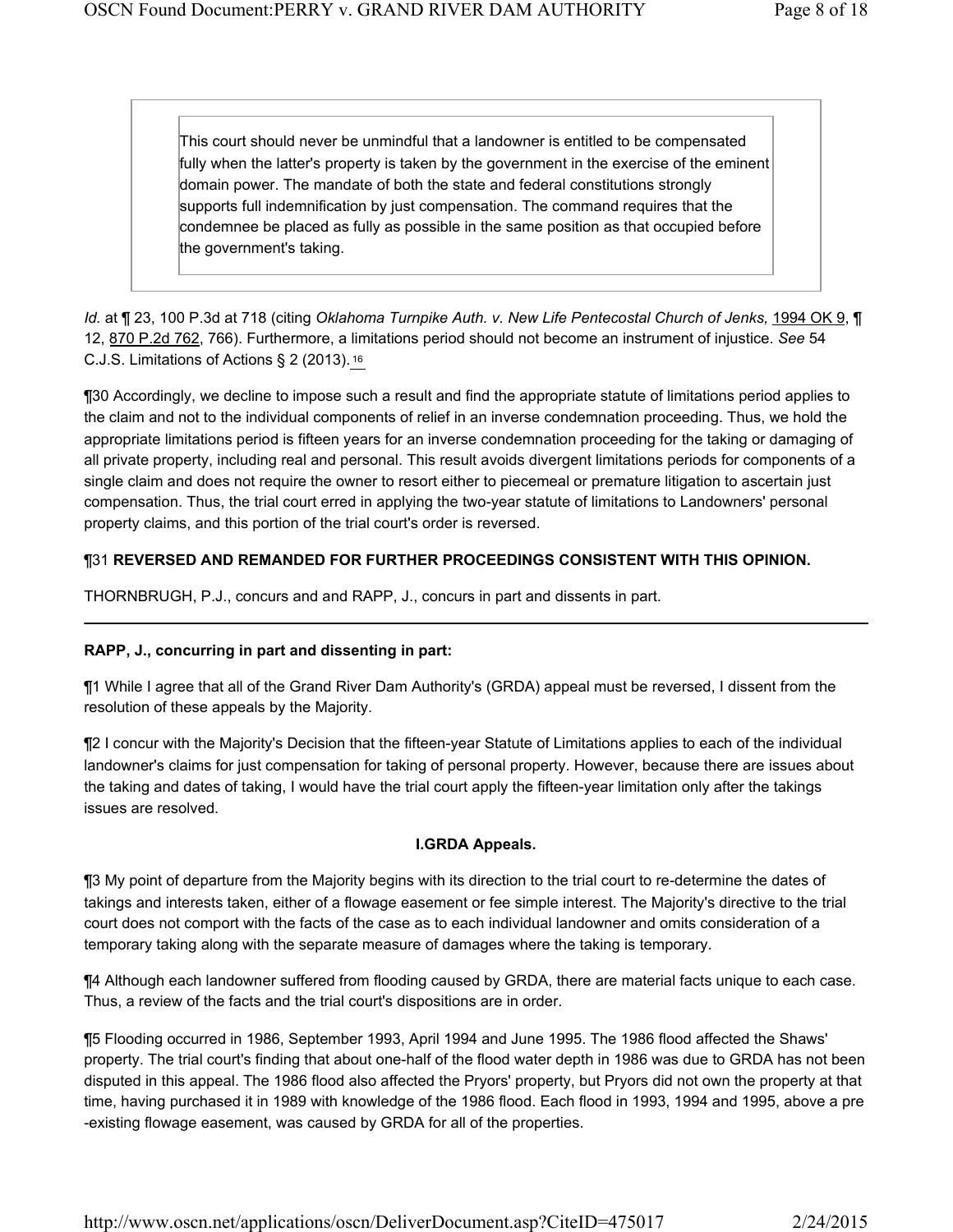# **A. Perrys' Property Facts.**

¶6 Perrys' property was flooded in September 1993, along with the crawl space of the residence. The residence and property were subject to flooding in April 1994, and June 1995. On each occasion, the Perrys' cleaned and restored their residence and moved back into it. The trial court itemized a list of damages on each occasion including value of time and the costs of cleaning and restoring. The Perrys were deprived of the use and enjoyment of the home on each flood event ranging from forty hours in 1993 and 1995 to three months in 1994. The April 1994 flood was the flood that reached the highest elevation and the court ruled that this flood constituted a taking of the flowage easement on Perrys' property and established the date of taking as April 7, 1994. Damages were awarded for cleanup time and costs as to all floods and for the easement.

# **B. Pryors' Property Facts.**

¶7 Pryors' property was subject to flooding in September 1993, but not the residence. The floods of April 1994, and June 1995, also affected the residence. The property also flooded in 1986 to a depth of five feet, with three and onehalf feet of that flood due to natural causes and the balance the GRDA Dam operation. The owners in 1986 abandoned the property and Pryors acquired the property in 1989, after being informed of the 1986 flood history.

¶8 On each occasion during their ownership, the Pryors' cleaned and restored their property and moved back into the residence. The 1993 flood did not enter their home. The 1994 flood resulted in two feet of water in the home. The 1995 flood had water in the duct work under the house. The trial court itemized a list of damages on each occasion including value of time and the costs of cleaning and restoring.

¶9 The Pryors were deprived of the use and enjoyment of the home for six months after the 1994 flood. On the occasions of the 1993 and 1995 floods, they spent a number of hours in cleaning and restoration. The trial court found that this series of floods "significantly impacted and interfered with" Pryors' use and enjoyment of their property. However, they continued to live there until 2005, when they sold the property. No flowage easement was taken, but the trial court awarded damages for clean-up time and costs and diminished value of the property.

# **C. Shaws' Property Facts.**

¶10 Shaws' property was subject to flooding in September 1993, April 1994, and June 1995. The property and residence was also the subject of flooding in October 1986 to a depth of four feet, of which about one-half of the depth of the flood water was due to natural causes and the balance due to the GRDA Dam operation.

¶11 On each occasion until 1995, the Shaws' cleaned and restored their property and moved back into the residence. After the 1995 flood, Shaws abandoned the property due to the series of floods from 1986 to 1995, but retained title to the property.

¶12 Damages were incurred for cleaning and restoring the property after the floods, until 1995. The trial court itemized these damages and awarded Shaws damages for clean-up time and costs attributed to the 1986, 1993, and 1994 floods. The trial court prorated the 1986 damages based upon natural cause.

¶13 The fair market value of Shaws' property before the *1993* flood was \$54,600.00 and the value of the real property was \$500.00 after the *1995* flood. Approximately, one-half of the property was subject to the existing flowage easement, but the home was on the one-half above the flowage easement.

¶14 The sum of \$54,600.00 was awarded for the diminished value of their property caused by the series of floods from 1993 to 1995. The trial court established June 2, 1995, as the date of taking and that the fee was taken, so GRDA was awarded the fee title as of that taking date.

# **II. Analysis of the Taking Claims.**

http://www.oscn.net/applications/oscn/DeliverDocument.asp?CiteID=475017 2/24/2015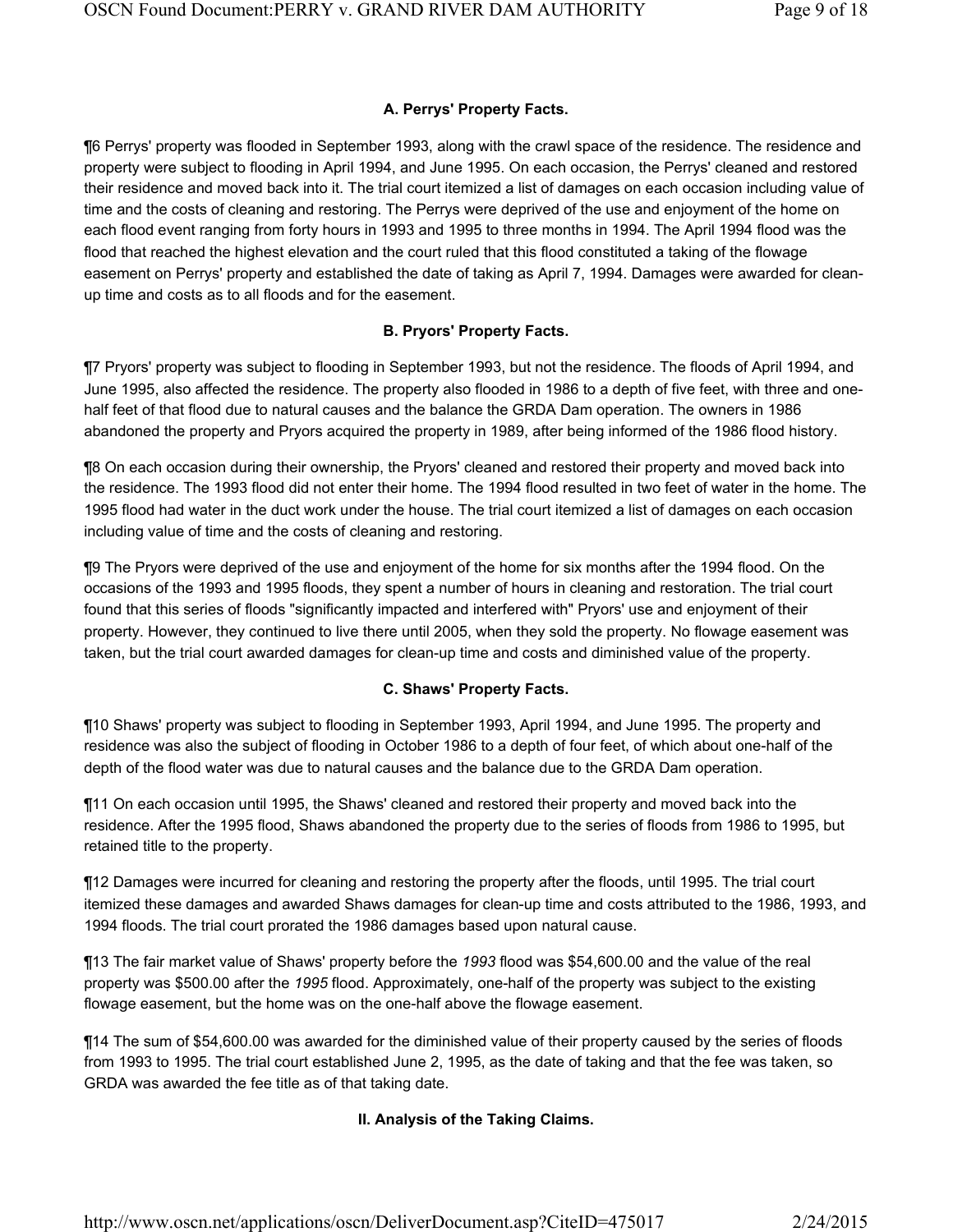¶15 "Inverse condemnation" is not a means of property acquisition but, rather, is the landowner's remedy for uncompensated takings of property for public use. The Majority correctly observes that whether a taking has occurred and the date of the taking present questions of fact in inverse condemnation cases.<sup>1</sup>

¶16 Moreover, a taking may result from a series of actions, either continual or continuous in nature. *Arkansas Game and Fish Comm'n v. U.S.*, \_\_ U.S. \_\_, 133 S. Ct. 511 (2012*); State ex rel. Dep't. of Transp. v. Hoebel*, 1979 OK 63, 594 P.2d 1213; *Henthorn v. Oklahoma City,* 1969 OK 76, 453 P.2d 1013.

¶17 In addition, a taking may be permanent or temporary. *Material Service Corp .v. Rogers County Bd. of Comm'rs*, 2012 OK CIV APP 17 , ¶ 9, 273 P.3d 880, 885. The measure of compensation is not the same for a permanent taking as for a temporary taking.

¶18 A permanent "taking" of property, or an interest in property, consummates a transfer of the property, or an interest in property, to the taker on the date of taking. The date of taking establishes not only the date of transfer, but also the date on which the value of the transfer is to be calculated. This rule is self-evident in cases of a single action resulting in a taking. This rule provides for full compensation to an inverse condemnation claimant. Also, the rule establishes a reasonable and efficient criterion in cases of ongoing or repeated action. Thus, damages can be made certain and bear a reasonable relationship to the responsibility of the taker to pay compensation.

¶19 In the case of a temporary taking, the cases reflect different approaches to achieve the just compensation result. One method is to determine the rental value of the property for the period it was taken plus any actual damage sustained as a result of that taking. Another method would compensate based upon the loss of the economic use of the property. "It has been said that, in cases involving a temporary taking, the best approach is a flexible approach that will compensate for losses actually suffered while avoiding the threat of windfalls to plaintiffs at the expense of substantial government liability." *Material Service Corp.*, 2012 OK CIV APP 17 at ¶ 10 n.5, 273 P.3d at 886 n.5.

¶20 Restoration costs may be awarded in temporary taking cases instead of diminution in value. *Fowler Irrevocable Trust 1992-1 v. City of Boulder*, 17 P.3d 797, 805-06 (Colo. 2001); *Sunburst Sch. Dist. No. 2 v. Texaco*, 2007 MT 183, ¶ 38, 165 P.3d 1079, 1087-88 (Mont. 2007) (pointing out that a residence is the type of property that the owner would wish to repair).

¶21 I would hold that, in cases of a temporary taking of real property, the measure of compensation is the rental value for the temporary period of the taking plus any actual damages and restoration costs. In cases of a permanent taking of any type of property, the measure of compensation is the fair market value of the property interest taken on the date of taking, plus any actual damages and restoration costs.

### **III. Application to Each Landowner.**

### **A. Perrys' Property.**

¶22 The trial court's damage determinations for each of the three flood years, 1993-1995, included: (1) restoration costs, including personal time; (2) losses related to personal property; and (3) accumulated diminution of value of the real property over repairs and restoration, with that sum apparently being awarded for the flowage easement granted to GRDA. However, there was a single taking of a flowage easement only in 1994.

¶23 The trial court found that the taking by GRDA amounted to a flowage easement, with the date of taking of April 7, 1994. There is a fact-dependent point at which a substantial interference with the landowner's use and enjoyment of the property constitutes a taking. Here, in Perrys' case, the trial court made a single finding of a taking. Given a single taking, the trial court erred in assessing damages over a three-year period.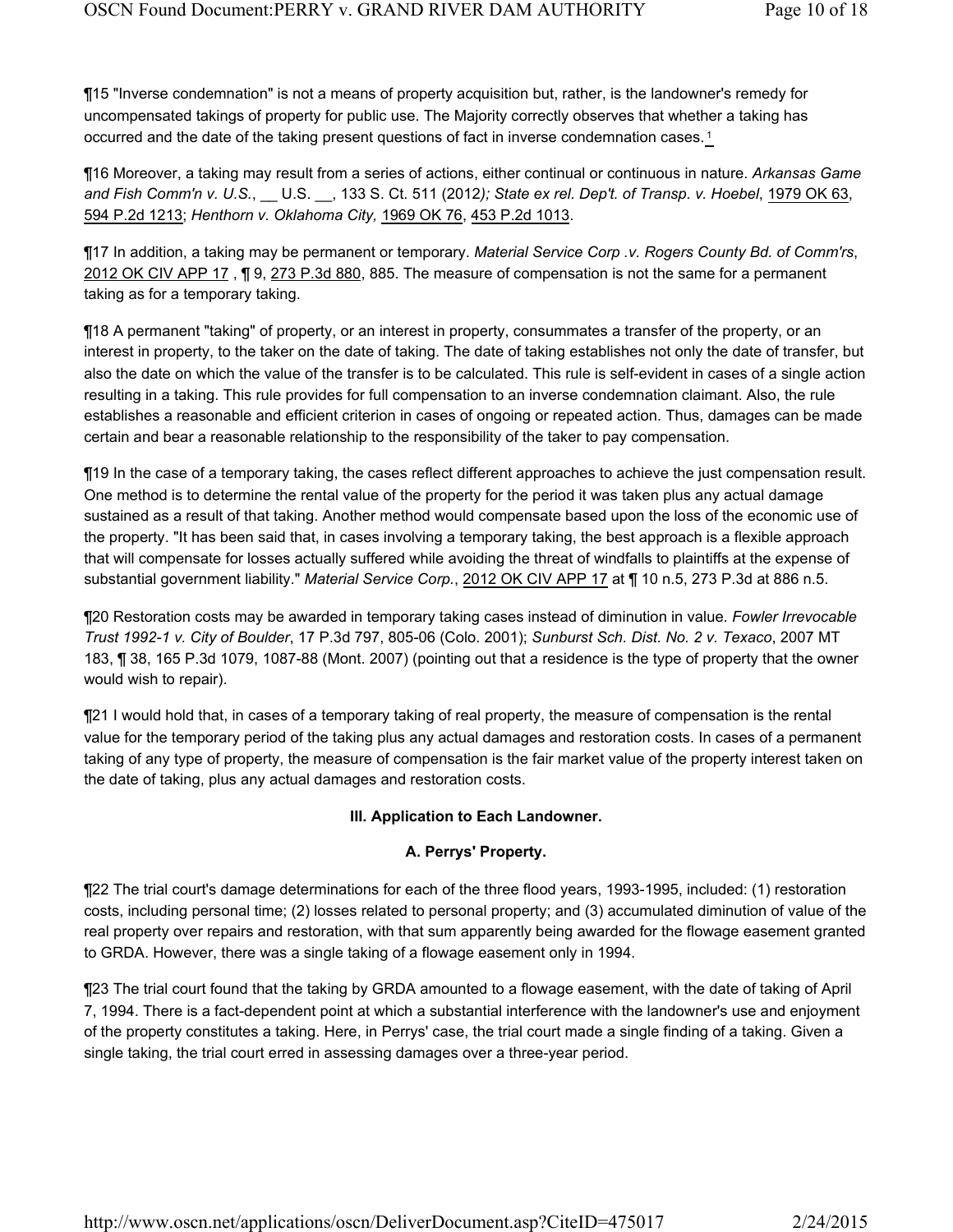¶24 In a single taking case, with a taking date in April 1994, the damages for personal property losses, restoration and cleaning incurred prior to or after that date of taking do not represent just compensation for the taking in April 1994. It is true, under the facts here, that the Perrys sustained losses in 1993 and 1995 and that GRDA is responsible for those losses. However, in a single taking case, the claims for the 1993 and 1995 losses are not supported by a taking theory and would then be ordinary damage claims.<sup>2</sup>

¶25 However, the trial court also made findings that the 1993 and 1995 floods constituted interference with the Perrys' use and enjoyment of their property. This finding is a predicate to the ultimate conclusion that a taking, temporary or permanent, has also occurred in those two years. Nevertheless, the trial court did not specifically find either a permanent or temporary taking attributed to these two floods.

¶26 Therefore, I would rule that the trial court must specifically determine from the evidence whether the 1993 and 1995 floods also constituted takings, and if so to define the nature of the takings of the Perrys' real property as *temporary or permanent.* The existence of these takings is a necessary requisite to an award of compensation for these events and the method of calculation of compensation. <sup>3</sup>

¶27 In the event the trial court determines that a taking occurred as a result of any of these other floods, then I would have the trial court determine whether any personal property was also taken and award compensation, if any, for the personal property taken. If the trial court finds that there was not a taking, then the acknowledged losses do not become losses to be compensated in an inverse condemnation proceeding.

¶28 All compensation for any taking must be calculated as of the date of taking. At first, it would appear that recovery of compensation associated with restoration after the 1994 flood is inconsistent with recovery of compensation associated with diminution of value as a result of the flowage easement. However, the facts show that Perrys returned to the residence after the 1994 flood that resulted in the taking of the flowage easement, thereby not foreclosing any cleaning and restoration costs.

¶29 The trial court incorrectly aggregated all three flood years to determine the diminution in value of Perrys' real property. The measure of damages in the Perrys' case for the taking of a flowage easement is the diminution of the market value of their property, with the valuation date being the date of taking, April 7, 1994. Moreover, it is necessary to consider the effect of any determination of a permanent taking in 1993. Thus, I would also reverse the judgment for Perrys for compensation for the flowage easement on this ground.

¶30 Personal property taken is subject to compensation and the claim therefore is not time barred. Nevertheless, there must be a determination that the personal property was taken and a date of taking. The trial court's judgment denying recovery for personal property compensation must be reversed and this aspect of the case is remanded for the required takings determinations.

#### **B. The Pryors' Property.**

¶31 The trial court found that the Pryors sustained temporary takings as to each of the floods in 1993, 1994 and 1995. 4 The judgment does not specifically find a date, or dates, of taking.

¶32 The trial court's separation of compensation for the restoration and clean-up suggests three takings dates, one for each flood year. However, the aggregation of the three years for purposes of calculating diminished value, suggests that the last flood year culminated in a permanent taking. Nevertheless, the Pryors' journal entry is that the trial court made a finding of a temporary taking.

¶33 Thus, the judgment is internally inconsistent and its findings do not resolve the issue of compensation. The trial court's assessment of both restoration and diminution of value damages was inconsistent in light of the conclusions that: (1) restoration costs were incurred to restore the property to its condition prior to each flood; and (2) takings in each case were temporary.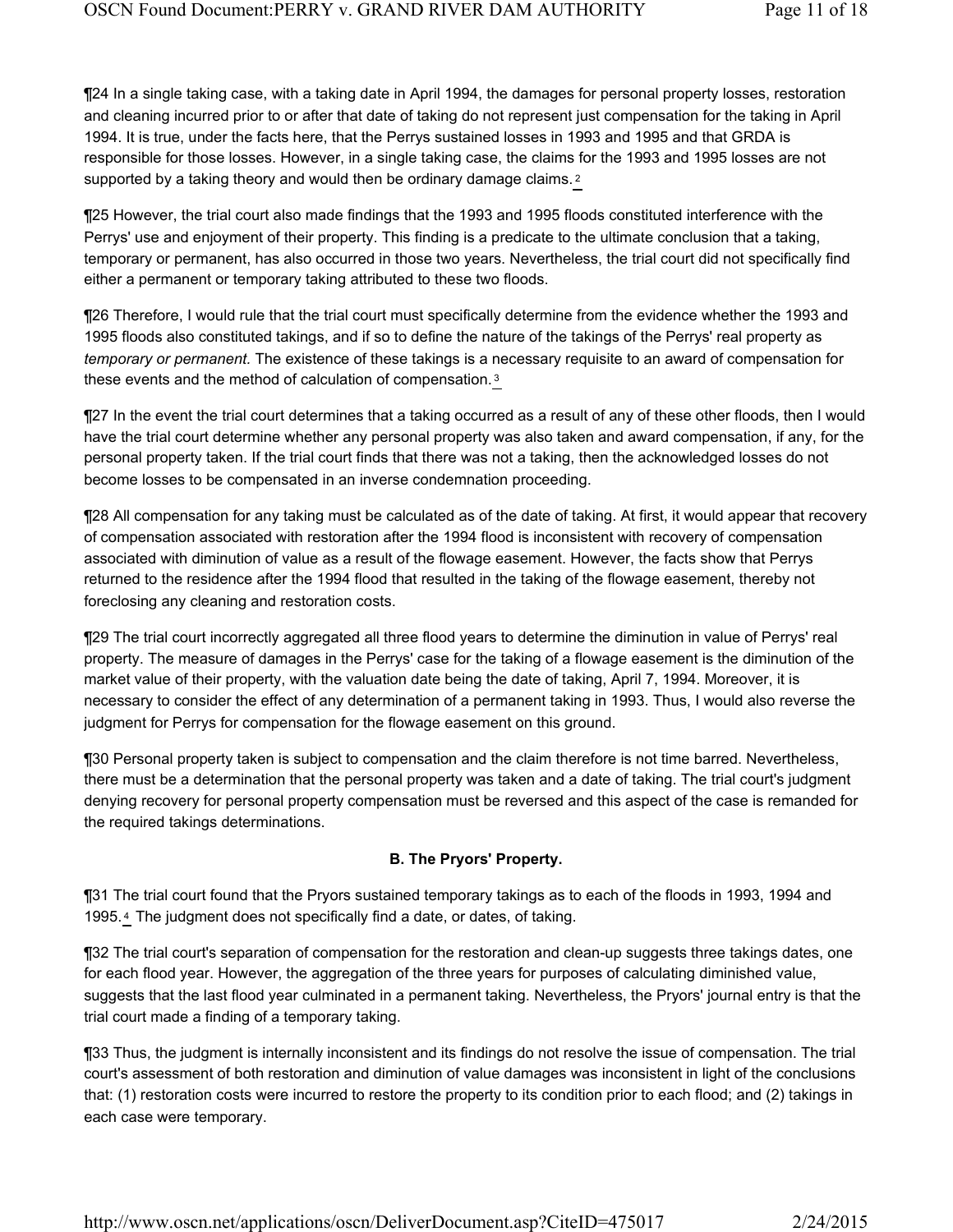¶34 Ordinarily, "restoration" and "diminution of value" are mutually inconsistent as measures of damages. Property 5 that is "restored" would not lose its pre-restoration value. On the other hand, property that is not, or cannot be, fully restored would diminish in value and, to that extent, the entity using the property has taken a property interest. Here, the Pryors' judgment is inconsistent as drafted because it finds both a restoration to original condition and a diminution of value.

¶35 However, the trial court's award of damages for restoration associated costs for the 1993, 1994 and 1995 floods amounted to sums "to restore the property to its condition immediately before the flood." 6 This conclusion is not consistent with a partial restoration case where both restoration costs and diminution of value could be considered to make the property owner whole for a permanent taking.

¶36 Next, the trial court used the measure of compensation applicable to a permanent taking. As shown above, the measure of compensation for temporary takings is the rental value for the temporary period taken plus any actual damages and restoration costs. Therefore, I would reverse the judgment for fair market value and remand for redetermination of compensation for the temporary taking of the Pryors' real property. The denial of their claim for personal property compensation would also be reversed to determine whether personal property was taken on the date, or dates, of takings as found by the trial court and to award just compensation for such takings, if any.

¶37 Therefore, I would reverse the trial court's judgment as to the amount of compensation awarded to the Pryors for restoration and associated costs and for diminution of value and remand to decide the date, or dates, on which a temporary taking occurred and to award compensation for the temporary taking.

#### **C. The Shaws' Property.**

¶38 The trial court awarded the Shaws cleaning and restoration damages due to the 1993 and 1994 floods. The trial court awarded a prorated sum for the 1986 flood based upon the finding that one-half of that flooding of their property was naturally caused. In each instance, the trial court found that the Shaws expended the sums to restore their property to its original condition.

¶39 Shaws abandoned their property after the 1995 flood. The trial court established the June 2, 1995, flood date as the date of taking and determined that the extent of the taking was the entire fee interest as of that date. The trial court's selection of this date as the taking date, rather than one of the other three flood dates, and the extent of the taking, is inconsistent with an award of compensation for the other flood events absent a finding of a taking, temporary or permanent, on those prior occasions.

¶40 The trial court did not use a market value immediately before the 1995 flood as the beginning value for the Shaws' real property. However, GRDA specifically does not contest the calculation of damages. Therefore, GRDA waived any error in the selection of a beginning valuation date. Therefore, I would not disturb the finding of \$54,200.00, as the value of the real property before the onset of the 1995 flood.

¶41 The selection of the 1995 flood date as the taking date results in similar legal issues as those in the other two cases.<sup>7</sup> Thus, absent a date of taking corresponding to the earlier floods in 1986, 1993 and 1994, the damages associated with these events become claims not based upon inverse condemnation. As a result, GRDA is responsible for the damages for restoration associated costs and personal property losses, but the Shaws' claim for these pre-1995 events would be time-barred if there were no earlier takings.

¶42 This Court should require that the trial court must specifically determine whether the 1986, 1993 and 1994 floods also constituted separate takings of Shaws' property, and, if so, to define the nature of the takings and fix just compensation, if any, in accord with those findings. The existence of those takings is a necessary requisite to an award of just compensation for these events. After making these findings and awarding any compensation, the trial court should then be directed to adjust the fee taking, if appropriate, to account for prior permanent takings of the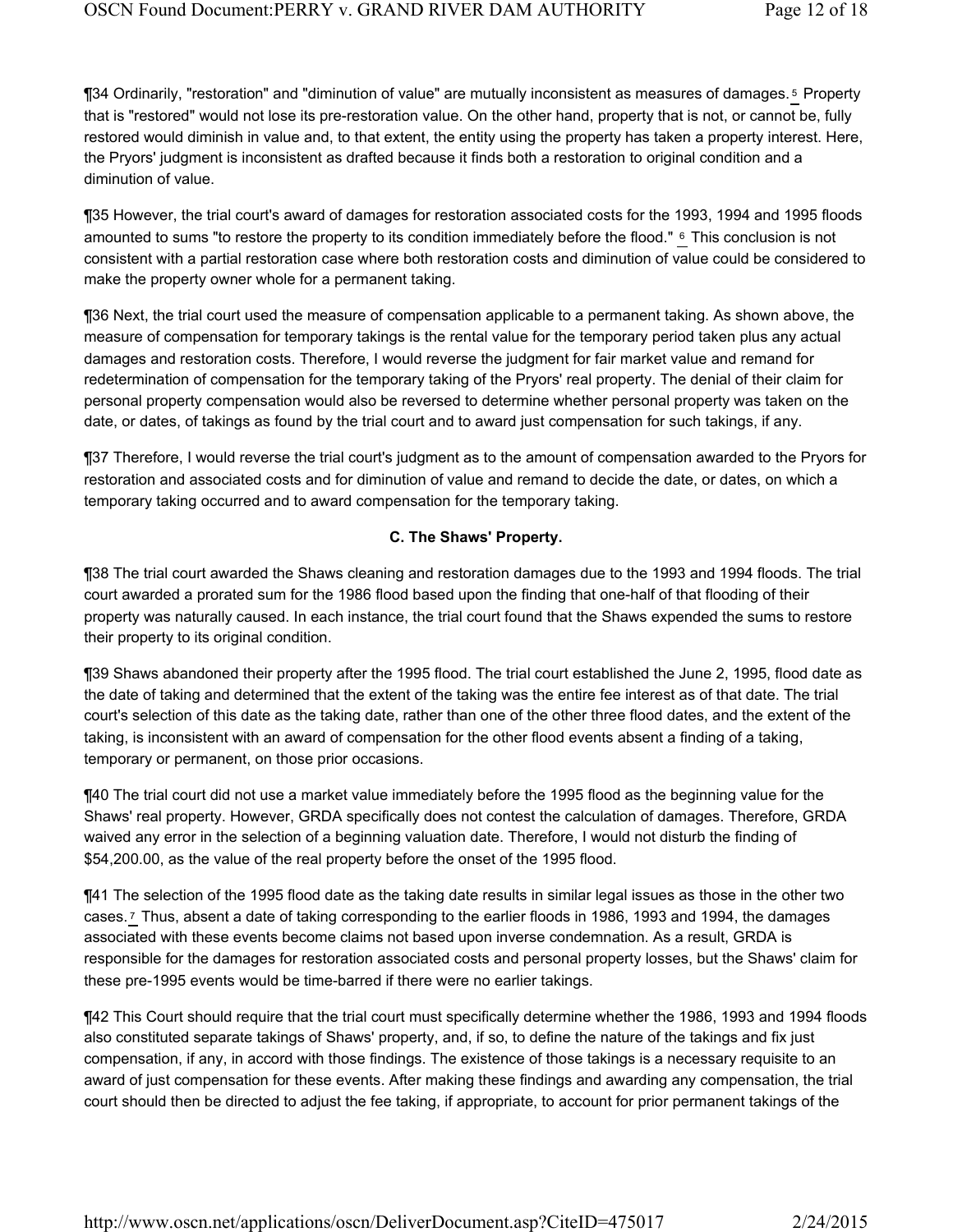real property. In the event the trial court determines that a taking occurred as a result of any of these earlier floods, then the court should further be directed to determine whether any personal property was also taken and award compensation, if any, for the personal property taken.

#### **D. Statute of Limitations.**

¶43 The Majority correctly rules that the appropriate limitation period is fifteen years for the inverse condemnation claim for taking personal property. This result is consistent with the case authority where the claim involved only real property and is consistent with the "transactional approach" in civil actions. The result avoids having divergent limitations periods for components of a single claim. However, I would further rule that whether the plaintiffs may avail themselves of the fifteen-year period in this instance depends upon whether a taking has occurred, and whether a taking occurred is also an issue for the real property parts of the case.

#### **IV. Summary**

¶44 When, as here, a government entity damages real or personal property by its actions, the injured party might seek compensation either under a theory from ordinary civil litigation, or under a special proceeding, termed inverse condemnation. The injured party must establish the fact of taking in order to recover.

¶45 The taking occurs when the governmental action has resulted in the substantial interference with the use and enjoyment of the injured party's property. The fact of taking may be permanent or temporary and may include personal property. In inverse condemnation cases, whether there is a substantial interference with the use and enjoyment of property, the extent of the taking and the compensation for the taking are questions for the trier of fact.

¶46 A taking might result from a series of acts, here a series of floods. In such cases, the trier of fact determines the date (or dates if more than one taking is found) on which the substantial interference occurred. However, the trial court must determine: (1) whether the taking is permanent or temporary, and, if permanent the extent thereof; and (2) a date, or dates, of taking. Then, when a decision is reached that a taking has in fact occurred and its scope, together with the date of taking, the trier of fact can proceed to the question of just compensation.

¶47 In the cases under review, the trial court made findings consistent with takings on each flood event. However, as to the Landowners Shaws and Perrys, the trial court also fixed only single date of taking. Nevertheless, the trial court awarded compensations covering the entire series of floods affecting these Landowners. The trial court erred and must find also that a taking occurred on each occasion in order to provide an inverse condemnation basis for an award of compensation as to each occasion.

¶48 The trial court's judgment contains inconsistent measures of compensation for the Shaws and the Perrys. Recovery for total restoration and diminution of value of the same property are mutually inconsistent. Here, the trial court's judgment and findings reached inconsistent results by awarding both types of recovery. In an appropriate set of facts and findings, an injured party might be entitled to recover restoration associated costs and diminution of value when the restoration was not to original condition after the taking. However, the trial court must make findings consistent with both types of compensation, which it did not do here.

¶49 In the case of the Landowner Pryors, the trial court found temporary takings, but did not define the extent of the takings or any dates of taking. Nevertheless, the trial court awarded the Pryors diminution of value and restoration to original condition costs. Here also the trial court must establish takings, dates of taking, and compensations appropriate to the nature and extent of the taking. In addition, the trial court must determine whether the 1986 flood constituted a taking, and if so, the nature of the taking and account for that it in its consideration of the 1993, 1994 and 1995 floods.

## **FOOTNOTES**

http://www.oscn.net/applications/oscn/DeliverDocument.asp?CiteID=475017 2/24/2015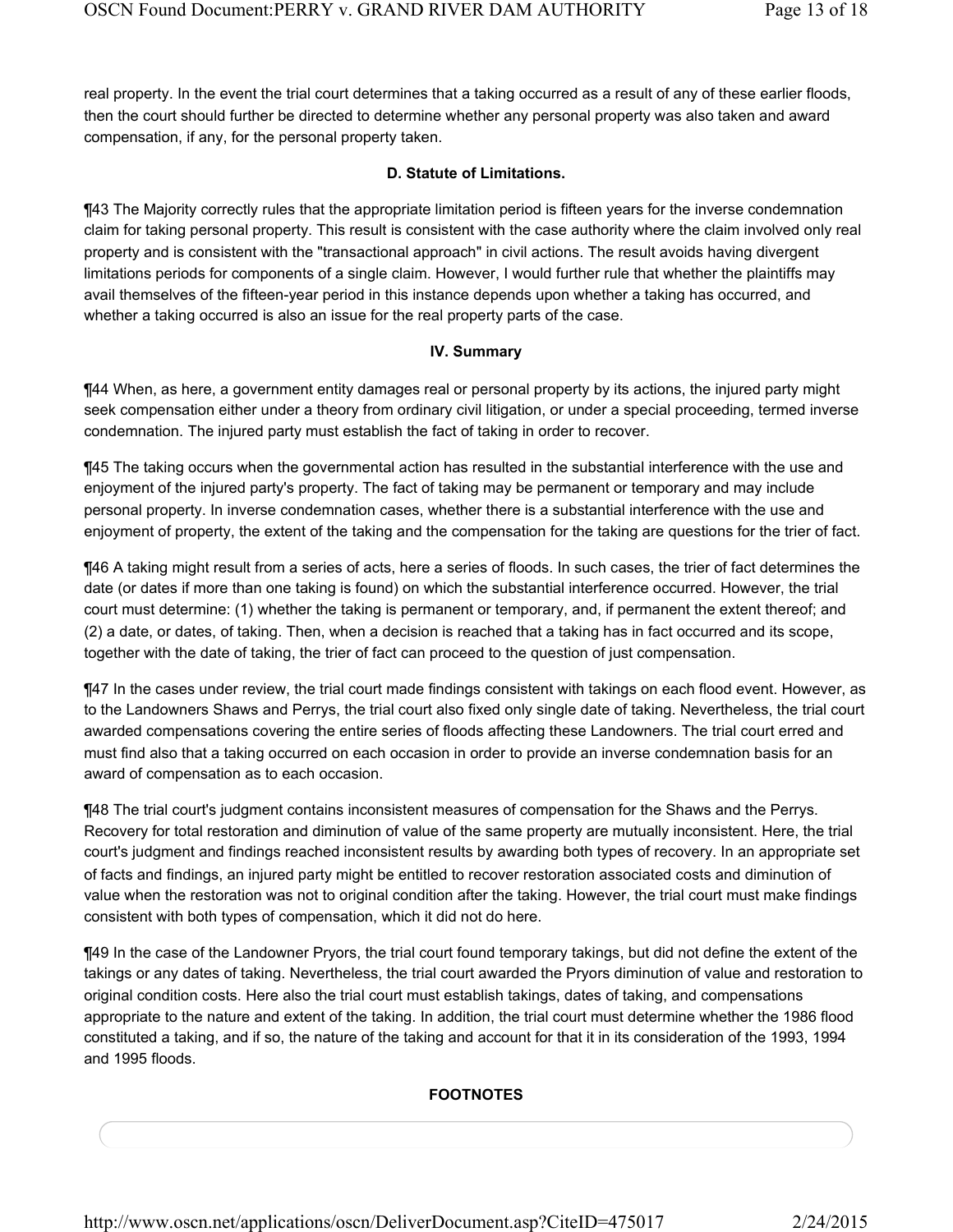# **JERRY L. GOODMAN, JUDGE:**

<sup>1</sup> By order dated August 15, 2011, the Oklahoma Supreme Court ordered Appeal Nos. 109,714, 109,715, and 109,716 consolidated under surviving Appeal No. 109,714. In addition, this Court declines to strike the amended designation of record.

A flowage easement permits GRDA to flood privately-owned property, if necessary, for the operation of 2 the project.

<sup>3</sup> Pryors' property also sustained flooding in 1986, although they were not the owners of the property. Apparently, the previous owner abandoned the property after the 1986 flood.

Perrys, Pryors, and Shaws' claims were severed for procedural reasons and are the only landowners 4 involved in the current appeal.

<sup>5</sup> Dr. Robert A. Mussetter was another expert in the *Dalrymple* case.

<sup>6</sup> GRDA asserted no taking occurred because Landowners restored and returned to their homes and continued to live on the property. Thus, the properties usefulness was not destroyed or seriously or substantially impaired to the point Landowners could not exercise dominion and control.

<sup>7</sup> For example, GRDA asserted a taking of the Shaws' property did not occur because the property was flooded by four feet of water in 1986 and 50% of this was due to naturally-occurring flooding. Thus, the additional flooding caused by GRDA's operation of the dam affected a house already flooded and "taken" by naturally-occurring flooding.

8 This Court granted GRDA's motion for oral arguments by order dated June 3, 2013.

GRDA's concession, rejected by Landowners, is only a statement against interest. Its concession cannot 9 usurp the functions of the court to decide questions of law and the trier of fact to decide issues of fact. In inverse condemnation proceedings, whether there is a sufficient interference with the landowner's use and enjoyment to constitute a taking, and the date of taking, is a question of fact for the trier of fact. See *Henthorn v. Oklahoma City*, 1969 OK 76, 453 P.2d 1013.

<sup>10</sup> The parties dispute the applicability of Arkansas Game and Fish to the present case. GRDA asserts it is inapplicable because a permanent condition exists in the present case that will inevitably recur. Landowners disagree, asserting the case supports its positions of multiple temporary takings. GRDA further asserts the federal and state takings clauses are distinct as held in *Board of Cty. Comm'rs of Muskogee Cty v. Lowery*, 2006 OK 31, 136 P.3d 639. In *Lowery*, the Oklahoma Supreme Court held the Oklahoma Constitution provides private property protection to Oklahoma citizens beyond that which is afforded them by the Fifth Amendment to the U.S. Constitution. Thus, Oklahoma's constitutional eminent domain provisions place more stringent limitations on governmental eminent domain power than the limitations imposed by the Fifth Amendment to the U.S. Constitution. *Lowery* did not hold as GRDA asserts.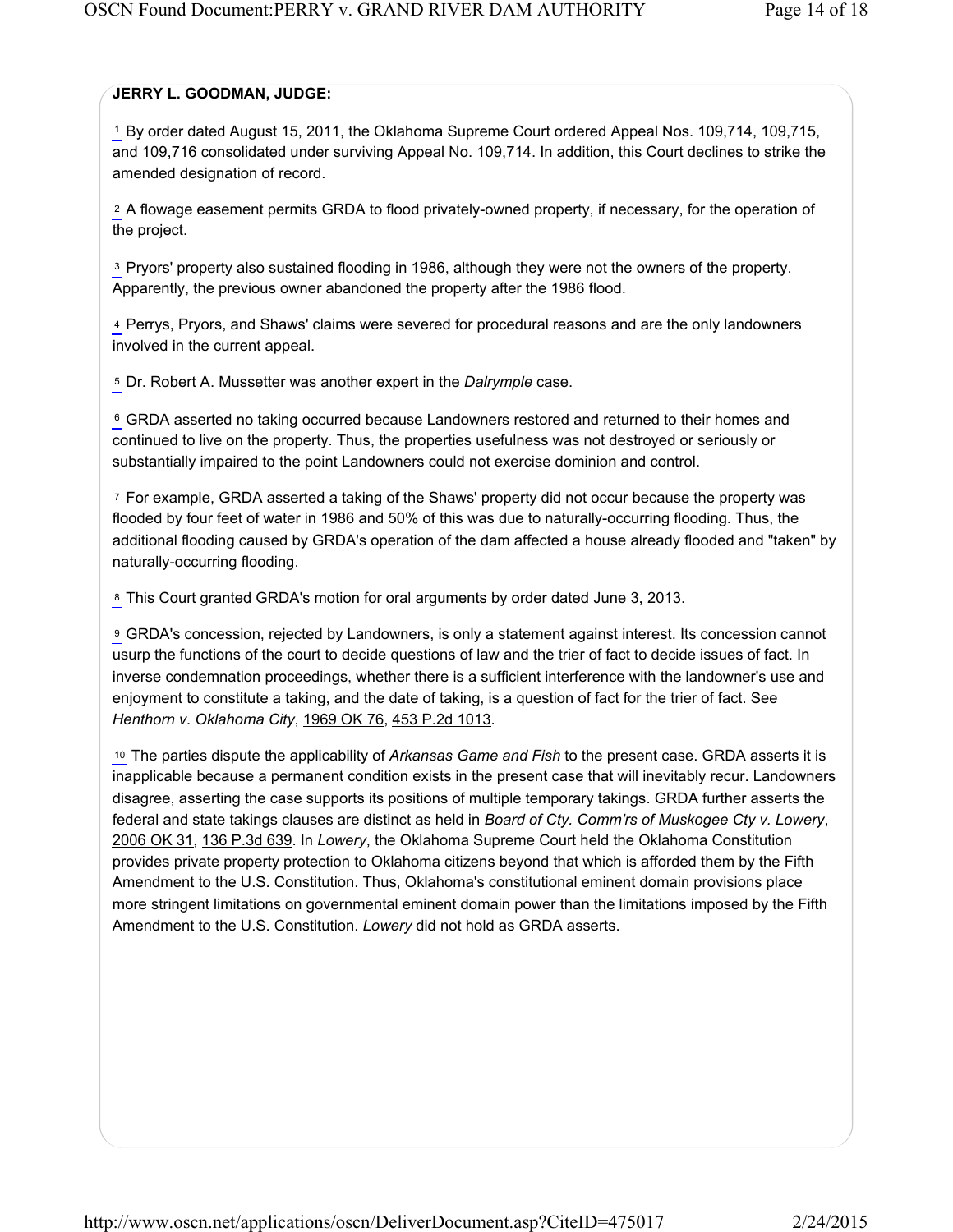In an inverse condemnation proceeding, issues regarding whether a taking has occurred, the date of 11 taking, and the measure of damages are all questions of fact for the trier of fact. See e.g., *State ex rel. Dept. of Transp. v. Post*, 2005 OK 69, 125 P.3d 1183 (In an inverse condemnation proceeding, the commissioners' report is irrelevant and does not decide the issue of a taking); *Williams v. State ex rel. Dept. of Transp.*, 2000 OK CIV APP 19, ¶ 13, 998 P.2d 1245 (determination of a taking must be made by the trier of fact). Conversely, regular condemnation proceedings are governed by legislatively-prescribed procedures which are ordinarily designed to resolve only the issue of just compensation. These procedures are not designed to deal with the issue of whether there has been a taking since an actual taking must occur before the process can begin. Thus, condemnation procedures, including the appointment of commissioners, are not followed in inverse condemnation proceedings.

Again, it is axiomatic that only persons with a valid property interest at the time of the taking are entitled 12 to compensation. *Almota Farmers Elevator & Warehouse Co. v. United States,* 409 U.S. 470, 473-74.

 $13$  This rule should not be read to exclude a temporary flood invasion from takings liability. This rule only applies to those situations involving intermittent and inevitably recurring flooding.

In the present case, GRDA chose not to condemn Landowners' properties despite recurrent flooding. 14 Following each flood, Landowners restored and repaired their properties, not knowing that their properties would be subject to recurring flooding caused by operation of the Pensacola Dam. Landowners were required to file for inverse condemnation and are entitled to be fully compensated under the law as a result of the taking. *See also* fn. 18, *infra*.

<sup>15</sup> A plaintiff may recover for personal property in an inverse condemnation case. The wording of Art II, § 24 of the Oklahoma Constitution does not distinguish the type of property covered in the Article. *State ex rel. Dept. of Transp. v. Little,* 2004 OK 74, 100 P.3d 707; *Blincoe v. Choctaw Oklahoma & Western R.R. Co.*, 1905 OK 120, 83 P. 903; *see Broward County v. Rhodes*, 624 So.2d 319 (Fla. Dist. Ct. App. 1993) (recognizing that personal property may be the subject of inverse condemnation); *Hawkins v. City of La Grande*, 843 P.2d 400 (Or. 1992). This Court notes the case of *Pete v. U. S.,* 569 F.2d 565 (Cl. Ct. 1978), **where** the plaintiffs were held to be entitled to recover litigation expenses in a successful inverse condemnation action for the taking by a federal agency of their personal property. In *State ex rel. Dept of Transp.,* 2004 OK 74, at ¶ 22, 100 P.3d at 718, the Court stated:

[Art II, § 24] is not by its terms limited to real property nor does it exclude from compensable injury damage to personal property when an entire tract of land is taken. "The term 'property' as used in our Constitution regarding the taking of private property for public use for which just compensation must be paid includes not only real estate held in fee, but also easements, personal property and every valuable interest which can be enjoyed and recognized as property.".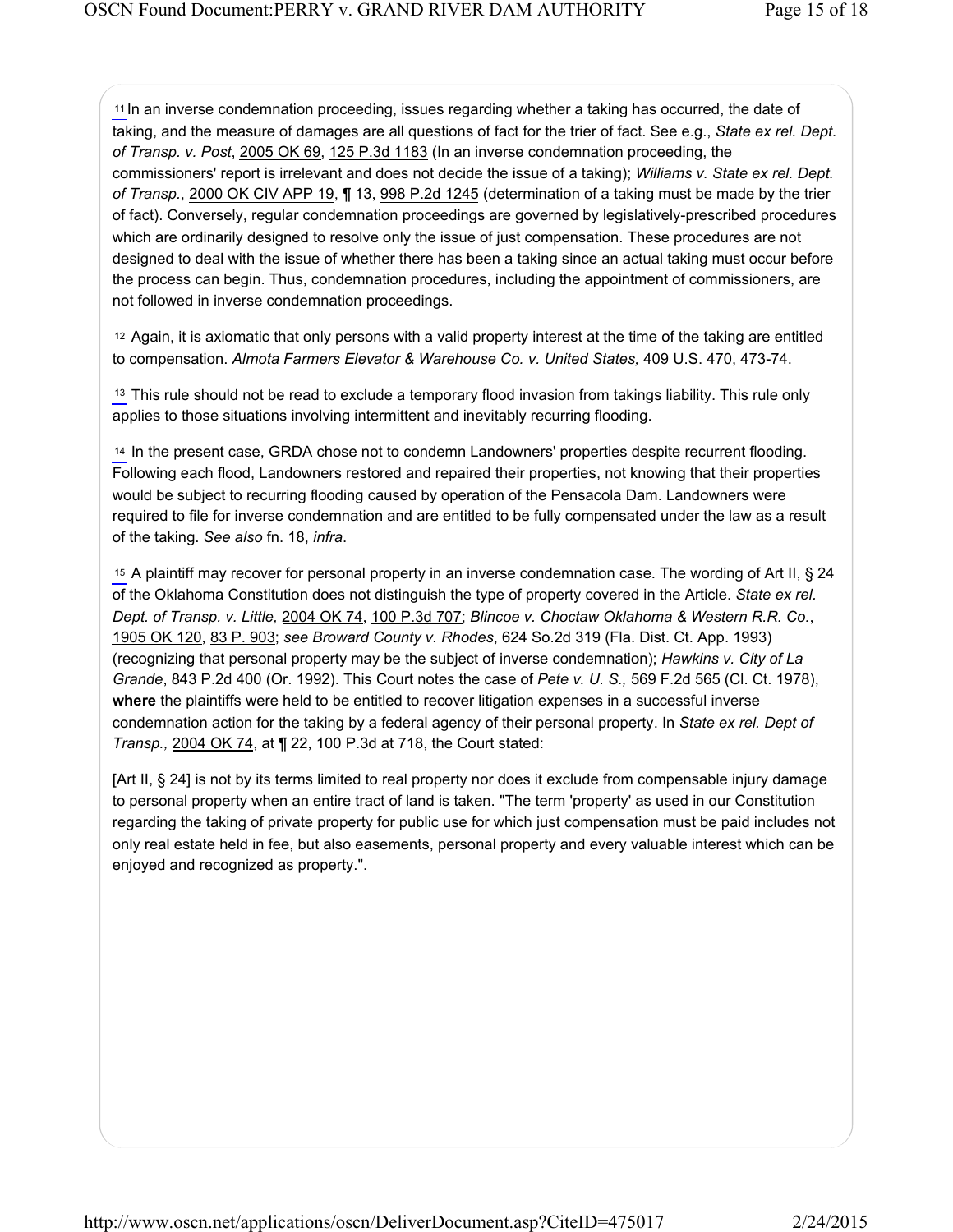The federal court applies the stabilization doctrine in flooding cases. In *United States v. Dickinson,* 331 16 U.S. 745, 749 (1947), the U.S. Supreme Court held "[w]hen a taking is caused by a continuous process, it is not complete, for purposes of determining when the claim arose, 'until the situation becomes stabilized.'" In *Dickinson*, the government took property through a "continuing process of physical events." The landowners filed an inverse condemnation proceeding alleging the flooding was a taking. The Court ruled that under such circumstances, because the government had put the "onus of determining the decisive moment in the process of acquisition by the United States" on the landowner, the landowner was permitted to postpone filing suit "until the situation [became] stabilized." *Id.* at 748-49. "The Fifth Amendment expresses a principle of fairness and not a technical rule of procedure enshrining old or new niceties regarding 'causes of action'- when they are born, whether they proliferate, and when they die." *Id.* at 748. Thus, *Dickinson* warned against applying an excessively rigid rule when the government takes property through a gradual physical process. *Id.* at 749. "[W]hen the Government chooses not to condemn land but to bring about a taking by a continuing process of physical events, the owner is not required to resort either to piecemeal or to premature litigation to ascertain the just compensation for what is really 'taken.'" *Id.* Although not controlling in Oklahoma, we find the stabilization doctrine persuasive in determining the applicable statute of limitations in the present case.

### **RAPP, J., concurring in part and dissenting in part:**

<sup>1</sup> At oral argument, GRDA conceded that a taking occurred, but did not concede the dates as found by the trial court.

<sup>2</sup>I do not agree with GRDA's position that the award o+f a 1994 flowage easement precluded damages occurring within the easement in 1995. Perrys had not been paid for the easement in 1995 and it did not then exist by virtue of a court decree. It would be unfair to impose a constructive notice of the easement on them.

<sup>3</sup>The final determination may affect the compensation calculation for a subsequent event, and the trial court can make such adjustment as the case warrants.

Thus, they had no interest in 1986 subject to a taking and compensation. The trial court did not account 4 for whether the 1986 flood also amounted to a taking, and, if so, the extent of the 1986 taking. GRDA would have the taking occur in 1986, apparently to deprive Pryors of some or all of the compensation. However, this position was taken for the first time on appeal.

It is noted that the trial court did award compensation to the Shaws for the 1986 flooding. Initially, this would appear to be an inconsistent outcome, resulting in a windfall recovery to the Pryors for failure to account for a taking prior to their ownership of the property.

However, I would conclude otherwise. First, assuming a permanent taking in 1986, GRDA had not paid compensation for the taking and it would be unfair to charge the Pryors with constructive notice of an undefined, uncompensated taking even though they were aware of the 1986 flooding.

Second, all of the takings in Pryors' case are temporary. Unless GRDA were awarded a fee taking retroactively, the temporary taking would still be supported by the evidence and a reduction of compensation would result in a windfall for GRDA.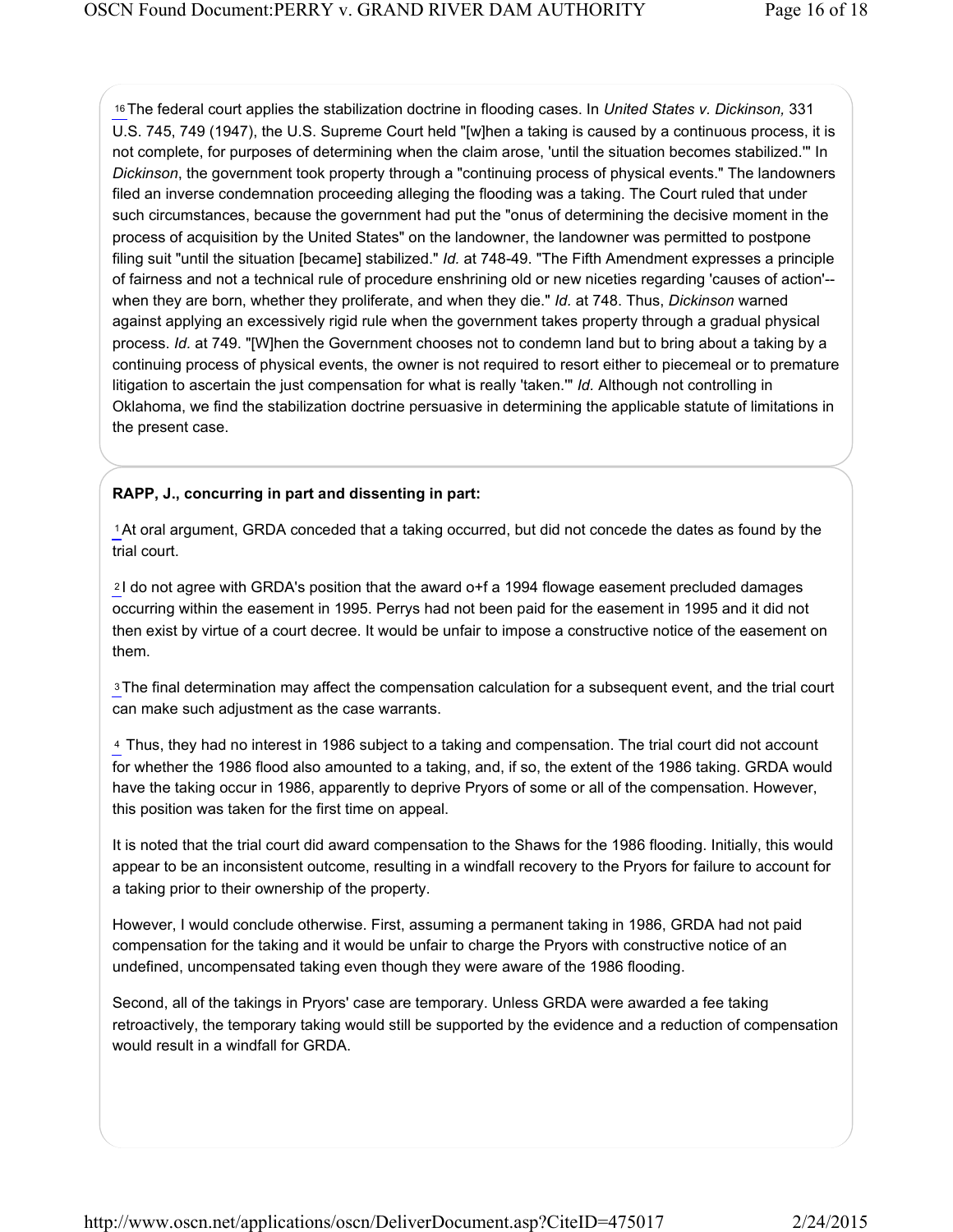<sup>5</sup> The market value approach is the usual means of measuring damages, but not always. See Fowler *Irrevocable Trust 1992-1*, 17 P.3d at 803; *City of Tulsa v. Mingo Sch. Dist. No. 16,* 1976 OK CIV APP 27, 559 P.2d 487 (in a partial taking case, the restoration costs are appropriate measure of damages where property has special use).

The case of *State v. Levick*, 1961 OK 215, 365 P.2d 141, is distinguished. The Court held that the before and after market value was the correct measure of damages where the State sought a temporary right to remove sand and gravel. There, unlike here, the State physically removed, took possession and used materials from the owner's property.

 $6A$  total restoration would authorize consideration of damages measured by rental value or costs of alternative living arrangements during the restoration period. *See Gledhill v. State*, 243 N.W. 909 (Neb. 1932) (the damages for property taken temporarily is not the market value, but the value of the use for the period damaged).

However, the trial court made no award for personal property losses from the 1995 flood and there were no restoration associated costs for that flood .

| <b>Citationizer® Summary of Documents Citing This Document</b> |  |  |  |
|----------------------------------------------------------------|--|--|--|
|----------------------------------------------------------------|--|--|--|

**Cite Name Level**

None Found.

#### *Citationizer: Table of Authority*

| <b>Cite Name</b>                             | Level                                                               |                     |  |  |  |  |  |
|----------------------------------------------|---------------------------------------------------------------------|---------------------|--|--|--|--|--|
| <b>Oklahoma Court of Civil Appeals Cases</b> |                                                                     |                     |  |  |  |  |  |
| Cite                                         | Name                                                                | Level               |  |  |  |  |  |
| 1998 OK CIV APP 7, 954 P.2d                  | PERKINS WHISTLESTOP, INC. v. STATE ex rel. DEPT. OF                 | <b>Discussed</b>    |  |  |  |  |  |
| 1251, 9 OBJ 517,                             | <b>TRANSPORTATION</b>                                               |                     |  |  |  |  |  |
| 2012 OK CIV APP 17, 273 P.3d                 | MATERIAL SERVICE CORPORATION v. ROGERS COUNTY BOARD                 | Discussed at Length |  |  |  |  |  |
| 880,                                         | OF COMMISSIONERS                                                    |                     |  |  |  |  |  |
| 1976 OK CIV APP 27, 559 P.2d                 | CITY OF TULSA v. MINGO SCH. DIST. NO. 16                            | <b>Discussed</b>    |  |  |  |  |  |
| 487,                                         |                                                                     |                     |  |  |  |  |  |
| 2000 OK CIV APP 19, 998 P.2d                 | WILLIAMS v. STATE ex rel. DEPT. OF TRANSPORTATION                   | Discussed at Length |  |  |  |  |  |
| 1245, 71 OBJ 1208,                           |                                                                     |                     |  |  |  |  |  |
| <b>Oklahoma Supreme Court Cases</b>          |                                                                     |                     |  |  |  |  |  |
| Cite                                         | Name                                                                | Level               |  |  |  |  |  |
| 1989 OK 70, 775 P.2d 1347, 60                | April v. City of Broken Arrow                                       | <b>Discussed</b>    |  |  |  |  |  |
| OBJ 1133,                                    |                                                                     |                     |  |  |  |  |  |
| 1939 OK 40, 87 P.2d 127, 184                 | HARN v. STATE ex rel. WILLIAMSON                                    | Discussed           |  |  |  |  |  |
| Okla. 306,                                   |                                                                     |                     |  |  |  |  |  |
| 1939 OK 62, 91 P.2d 1077, 185                | <b>OKLAHOMA CITY v. WELLS</b>                                       | <b>Discussed</b>    |  |  |  |  |  |
| Okla. 369,                                   |                                                                     |                     |  |  |  |  |  |
| 1994 OK 9, 870 P.2d 762, 65 OBJ              | Oklahoma Turnpike Authority v. New Life Pentecostal Church of Jenks | <b>Discussed</b>    |  |  |  |  |  |
| 283,                                         |                                                                     |                     |  |  |  |  |  |
| 1961 OK 215, 365 P.2d 141,                   | STATE v. LEVICK                                                     | <b>Discussed</b>    |  |  |  |  |  |
| 2002 OK 2, 47 P.3d 467, 73 OBJ               | CITY OF TAHLEQUAH v. LAKE REGION ELECTRIC, CO-OP, INC.              | <b>Discussed</b>    |  |  |  |  |  |
| 359,                                         |                                                                     |                     |  |  |  |  |  |
| 1969 OK 76, 453 P.2d 1013,                   | <b>HENTHORN v. OKLAHOMA CITY</b>                                    | Discussed at Length |  |  |  |  |  |